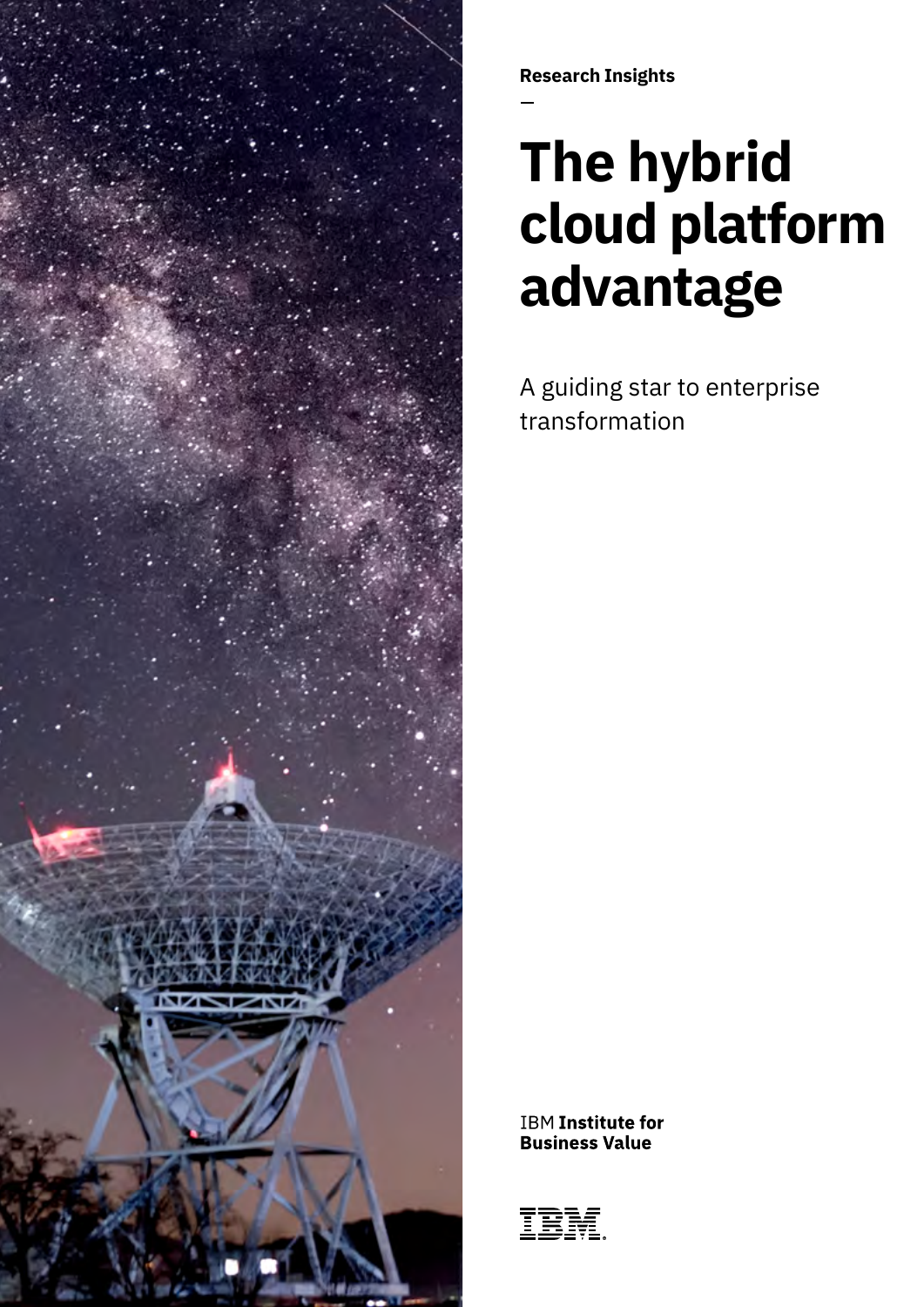# How IBM can help

IBM Cloud enables seamless integration into public, private and hybrid cloud environments. The infrastructure is secure, scalable and flexible, providing tailored enterprise solutions that have made IBM Cloud the hybrid cloud market leader. For more information, please visit: [ibm.com/cloud-computing](http://www.ibm.com/cloud-computing) [ibm.com/it-infrastructure/solutions/hybrid-cloud](https://www.ibm.com/it-infrastructure/solutions/hybrid-cloud)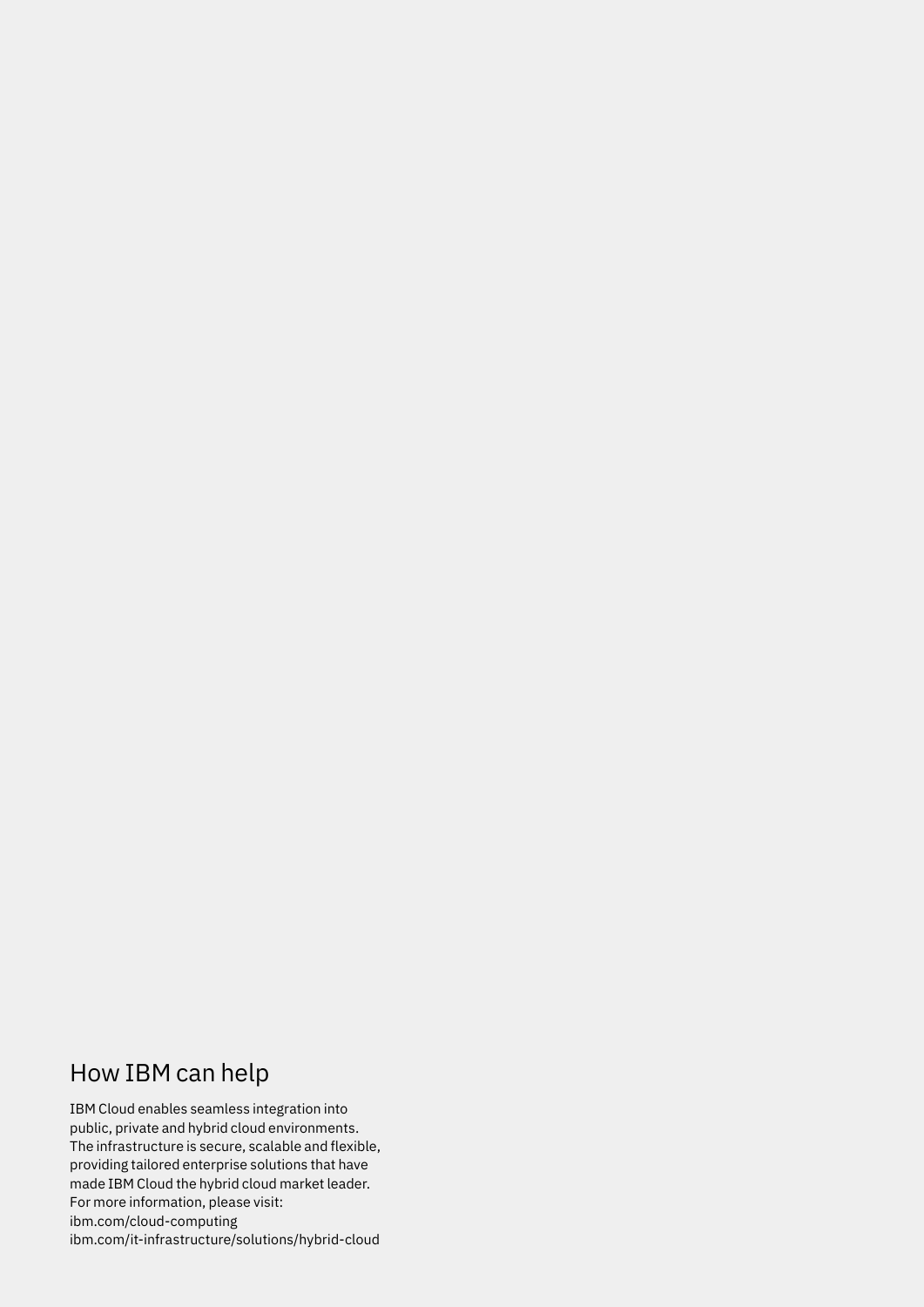Blaine Dolph, Steve Robinson, Lynn Kesterson-Townes and Anthony Marshall

By Jim Comfort,

#### **Generating value**

The value derived from a full hybrid, multicloud platform technology and operating model at scale is *2.5 times the value* derived from a single platform, single cloud vendor approach. In fact, the platform approach accelerates value with scale.

#### **More clouds, more vendors**

By 2023, organizations expect to be using *at least 10 clouds*, from a growing number of vendors. However, *only a quarter* of businesses have a holistic multicloud management strategy.

#### **Cloud and transformation go together**

*Sixty-four percen*t *of advanced* cloud companies recognize the need for enterprise transformation and application modernization to go hand-in-hand, *1.8 times higher* than other respondents.

#### **Control towers**

Cloud Management Platforms can serve as IT infrastructure control towers. Thirty-five percent of global IT executives say they are seeking this type of improved visibility and control of their cloud costs.

# Key takeaways Cloud platforms and business transformation

Welcome to the era of unparalleled business transformation. Today, companies use cloud platforms and digital technologies to discover new ways to leverage data for improved business performance. Cloud platforms are clouds that provide an integrated experience. Ideally, a platform scales and supports both small development teams and organizations, and large enterprise businesses. It can be deployed across data centers around the world.

Typically, cloud platforms are clouds—or multiclouds in a single environment: public or private. A hybrid cloud platform takes that a step further, operating across two or more of these environments.

Advanced companies are aligning their business transformation with the orchestration of their cloud platforms to achieve a next-generation business model. This nextgeneration model enables an agile organization fueled by data, guided by AI insights and built for change on a hybrid cloud—we call it The Cognitive Enterprise™ (see "Insight: The Cognitive Enterprise").<sup>1</sup> This transformation trend is likely to become even more important as organizations reset to do business post-pandemic.

The adoption of cloud has been a central feature in developing new, digitally-driven business models. However, some organizations are struggling with harnessing the full capabilities of their cloud environments. This stunts their ability to attain their target operating models.

Though 90 percent of companies globally were "on the cloud" by 2019, only about 20 percent of their workloads have moved to a cloud environment.<sup>2</sup> These workloads have usually been microservices that are native—that is, born on the cloud.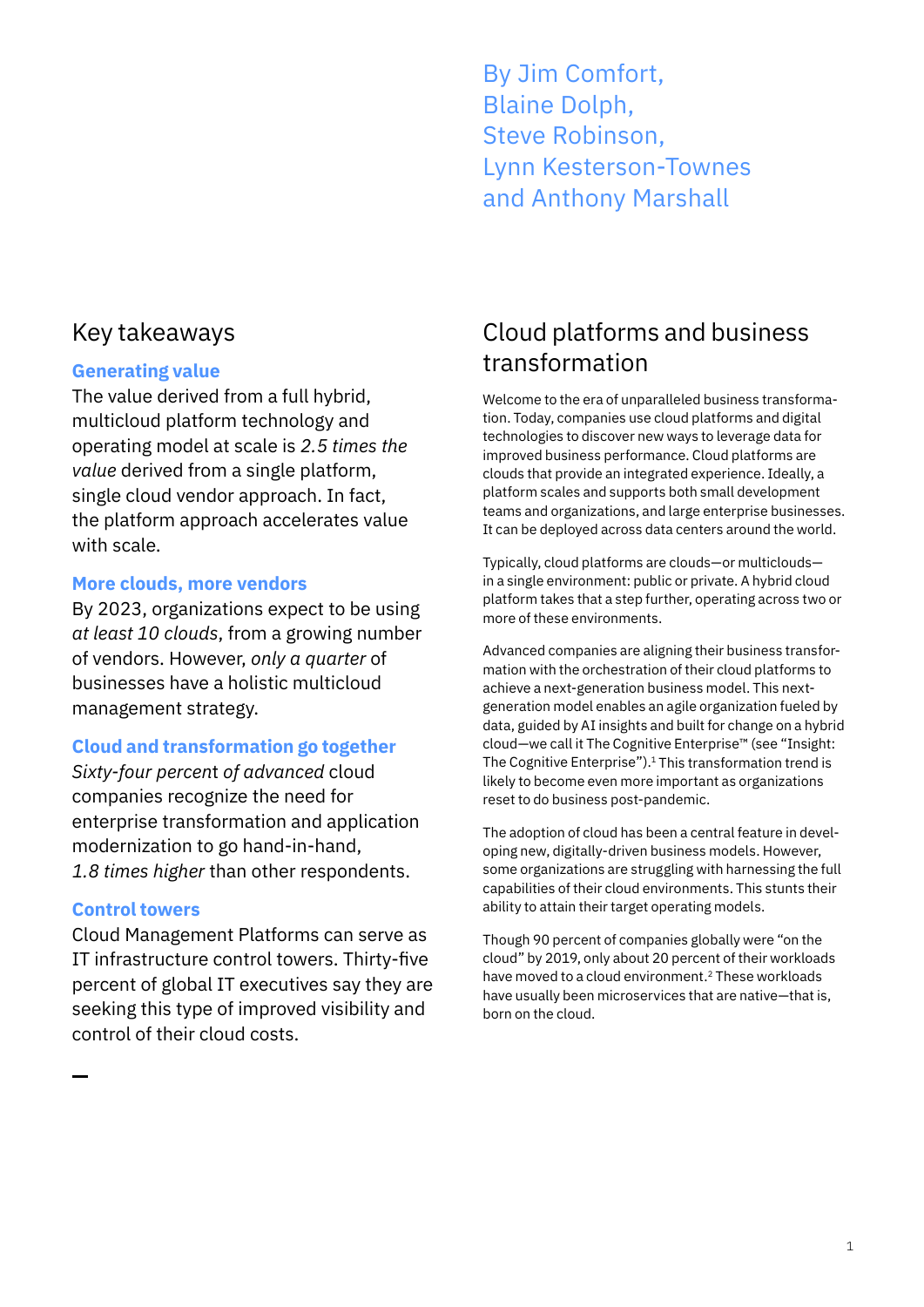

# Projected annual growth of 18%

the cloud market through 2023

# 68%

of advanced cloud businesses are building an open-source cloud platform, compared to 45 percent of everyone else



66%

of advanced cloud businesses say a "single pane of glass" management approach is needed to ensure visibility and control costs across all their clouds, vendors, clusters, and data

The next 80 percent of the cloud opportunity focuses on shifting core business applications and workloads to the cloud and optimizing everything from supply chains to sales. This is the next chapter of the cloud; it requires business executives to invest in hybrid multicloud platform strategies and capabilities.

To develop IT environments that enable business transformation, whether supporting specific workflows or a wider operating model, CIOs need to be able to offer capability that seamlessly integrates tasks across different types of clouds and entire IT infrastructures.

Enterprises need an application development platform that can run on any cloud, workloads that can execute seamlessly across multiple clouds, and a comprehensive orchestration capability that spans across clouds. A platform approach can play a unifying role and act as the technological glue that allows an organization to harness the full range of capabilities available to it for improved business and operational performance.

# The value case for hybrid multicloud

Hybrid multicloud is the fundamental enabler of enterprise target operating models. Whereas, for many organizations, getting on the cloud was "what" they wanted to do, these new business models, applications, and infrastructure are "why" they want to do it. While these new technologies can be compelling, the success or failure of cloud deployments are not technology stories; they are business transformation stories.

It has been demonstrated that the value derived from a full hybrid, multicloud platform technology and operating model at scale is 2.5 times the value derived from a single platform, single cloud vendor approach.3 This has been validated across 30 companies in multiple industries. Indeed, a platform approach accelerates value with scale.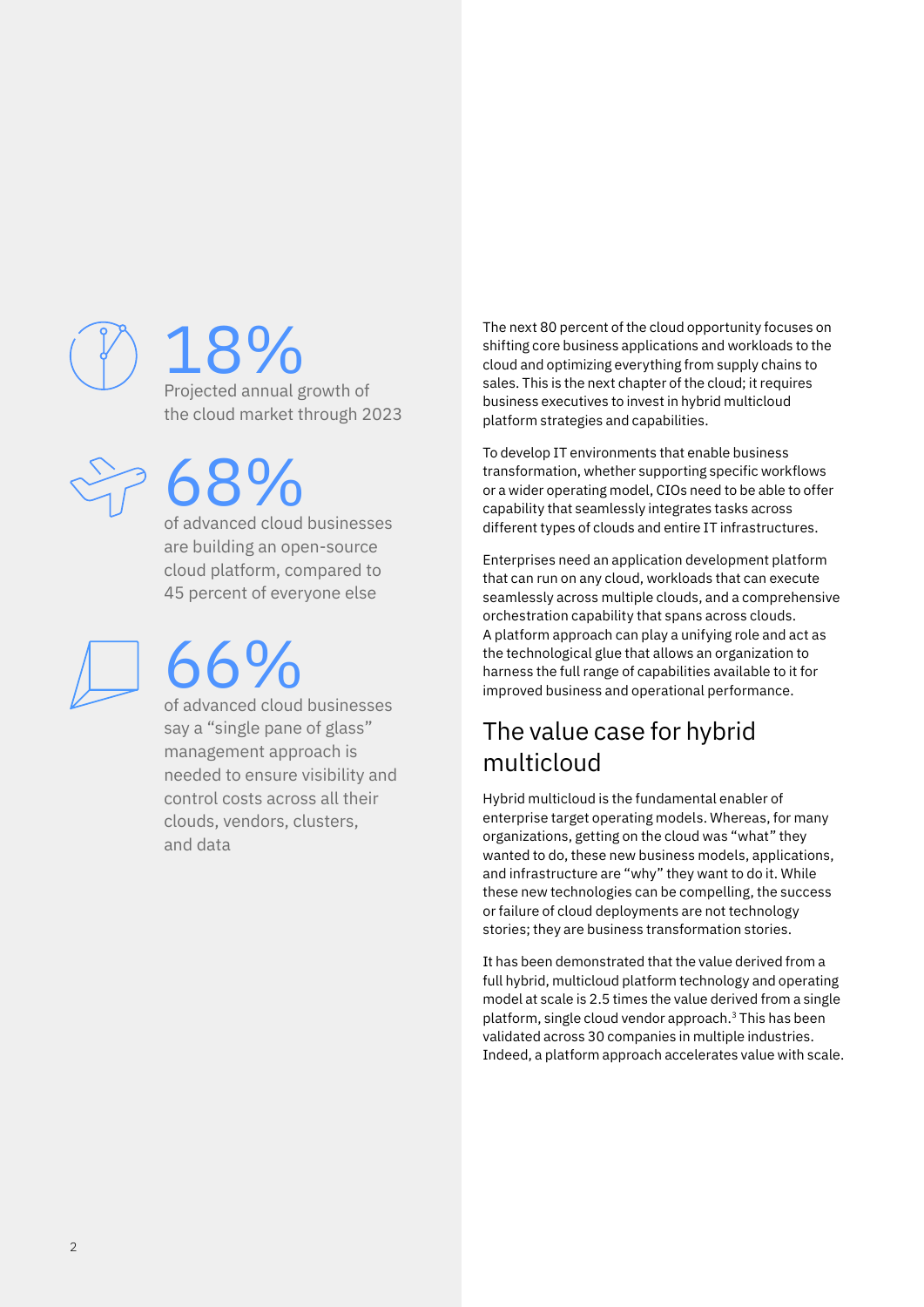### Insight: The Cognitive Enterprise

"A new era of business reinvention is dawning. Organizations are facing an unprecedented convergence of technological, social, and regulatory forces. As artificial intelligence (AI), blockchain, automation, Internet of Things (IoT), 5G, and edge computing become pervasive, their combined impact will reshape standard business architectures. The "outside-in" digital transformation of the past decade is giving way to the "inside-out" potential of data exploited with these exponential technologies. We call this next-generation business model the Cognitive Enterprise."4

## Insight: Who are the Cloud Aviators?



We identified 13 percent of our survey respondents as Cloud Aviators. They are defined by three characteristics:

- Have strong functionality across multiple clouds
- Recognize the strategic importance of a cloud management system that delivers visibility, governance, and automation across the entire IT environment
- Are actively using a multicloud management platform

To better understand the business value of mature multicloud functionality and the use of multicloud management tools, we conducted a survey. Analyzing the findings, we identified and characterized a group of leading businesses that have successfully achieved demonstrable competitive advantage from adopting a robust hybrid cloud management and governance platform. Naming this group "Cloud Aviators," we highlight major differences in strategic approach, decisions, actions, and behaviors that separate Aviators from their peers (see "Insight: Who are the Cloud Aviators?").

Through regression analysis and other statistical techniques, we estimate business benefits and ROI that organizations may achieve. We also define five key stages to implement a cloud management platform that helps deliver the benefits of a hybrid multicloud environment. To this end, we characterize how Cloud Aviators strategize, design, move, build, and manage a hybrid multicloud platform in their organizations to achieve competitive advantage (see Figure 1).

#### **Figure 1**

Five steps to achieving the hybrid cloud platform advantage

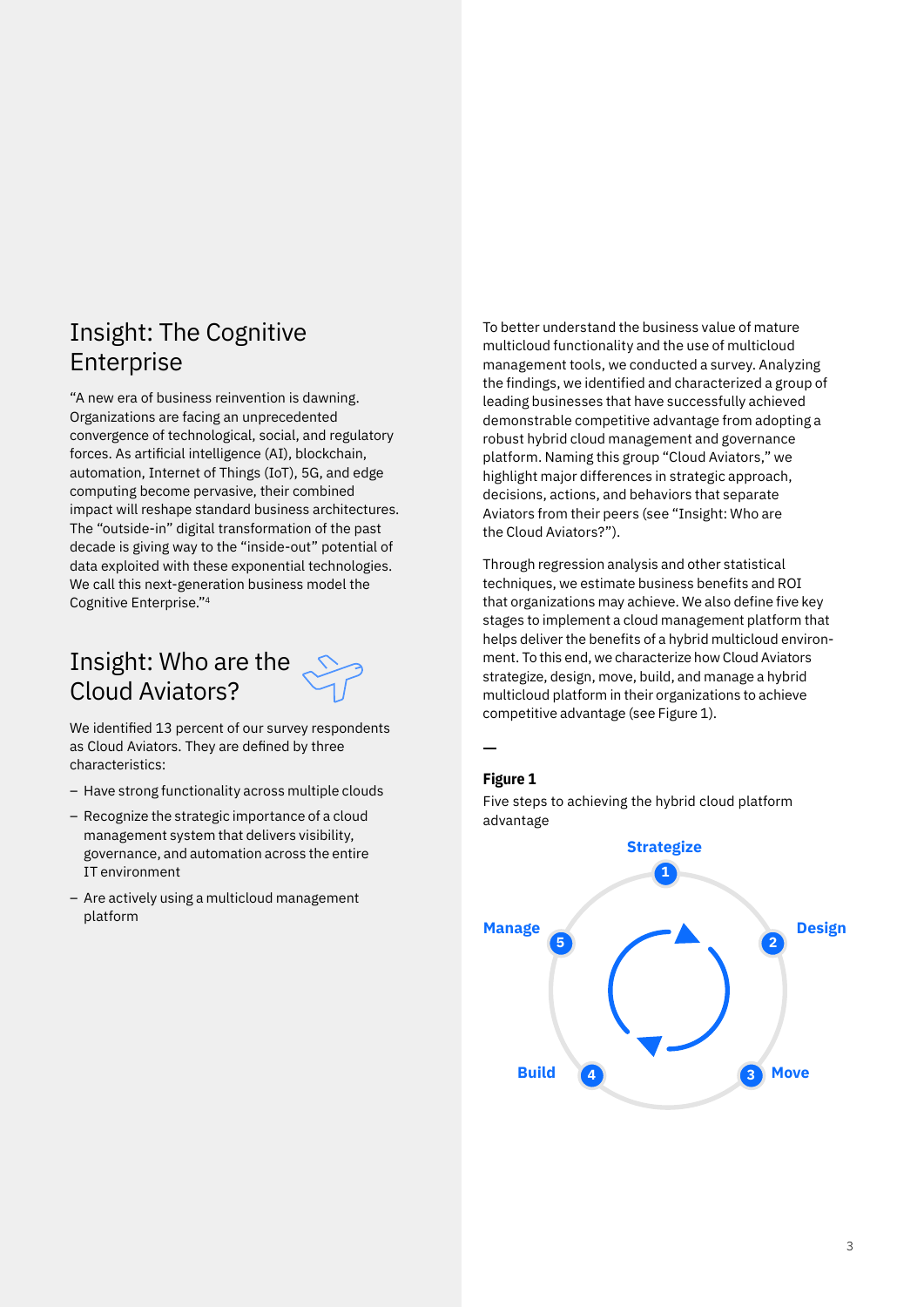The next chapter of the cloud requires business executives to invest in hybrid multicloud platform strategies and capabilities.

### Step 1. Strategize: Link operating models with business transformation

In the last decade, attention on cloud computing and the corresponding growth in cloud applications has gained serious momentum, rapidly expanding use of the technology. Just three years ago, for example, the global public cloud computing market was only one-half the size it is today.<sup>5</sup> However, moving to cloud should not be the strategy or the goal. It is a means to achieve goals, such as aligning end-to-end business transformation with new operating models.

But, that doesn't mean the development of cloud capabilities lacks strategic business importance. Organizations making their "journey to cloud" started with leveraging cloud's efficiencies to lower the costs of their IT infrastructures ("Cost" phase, see Figure 2).

#### **Figure 2**

Cloud is the technology for transformation

In the next phase ("Speed") of cloud adoption, enterprises developed apps that helped leverage cloud's operational benefits, sparing developers from the complexity of their IT environments. Ease of application deployment, improved resource allocation, and dynamic data management were just a few of cloud's myriad advantages. Because these initial cloud environments were all about gaining operational efficiencies and reducing costs, practically every organization implemented at least one.

Today, with cloud adoption nearly ubiquitous ("Transformation" phase), businesses can use cloud to bridge the long-standing divide between business and IT. Some organizations are using cloud for digital transformation, redesigning their business processes to optimize innovation and enhance competitive positioning. Indeed, the cloud journey now can be closely aligned with a wider transformation of an organization's capabilities and its ways of working. As such, enhanced cloud functionality is a central, strategic pillar, enabling an entirely new approach to business.



Time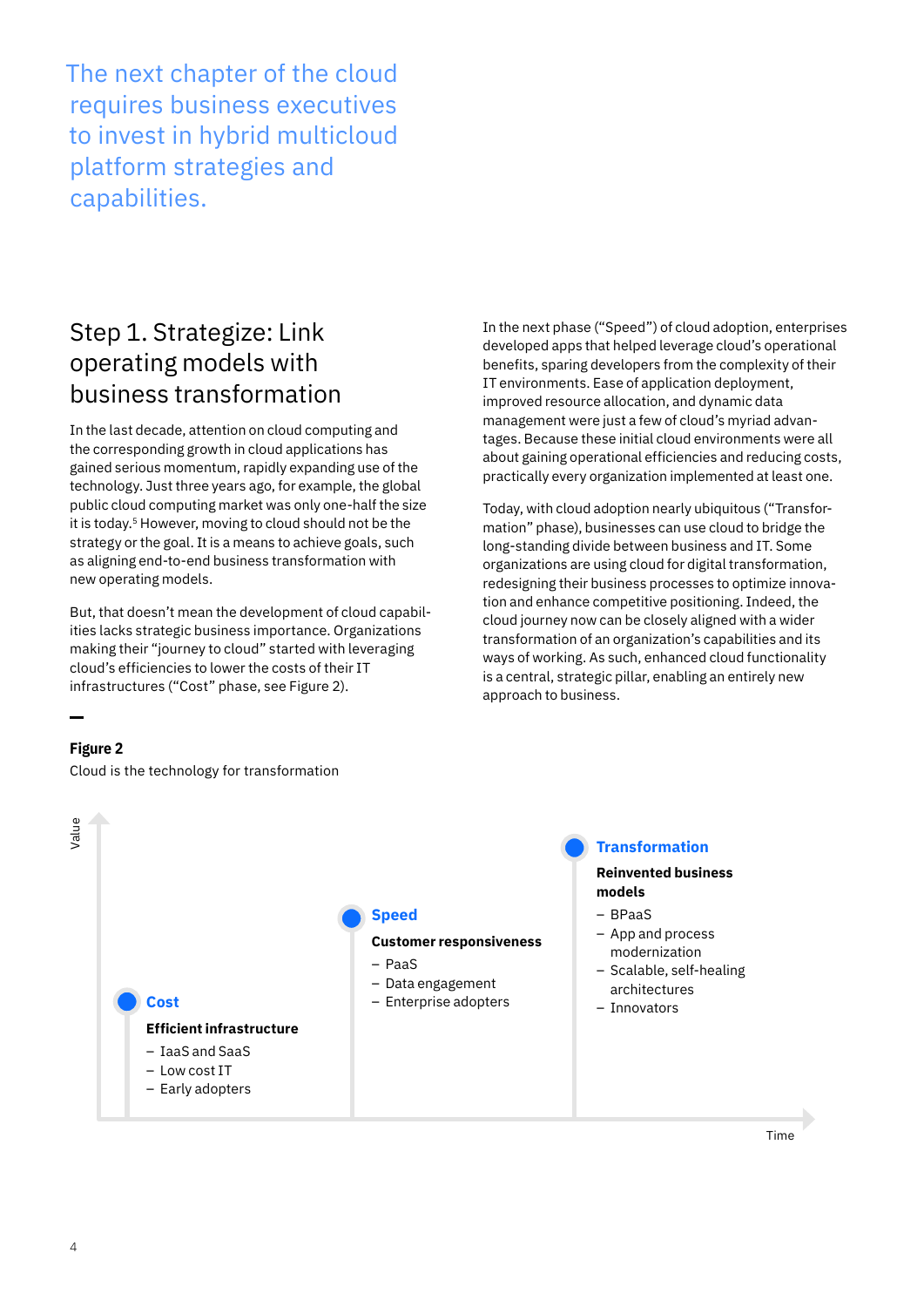A cloud platform strategy cannot be designed in isolation. Ideally, it happens in the context of the business objectives one desires to achieve and in concert with a data governance strategy, an application modernization strategy, and a mobile strategy, among others—because all of these now interrelate. If they are not viewed holistically, there will be gaps. Looking at these various strategies together simplifies the work of transforming business and IT at the same time.

Unfortunately, only 27 percent of businesses say that their organization has a holistic multicloud management strategy in place today. This is true even though our analysis shows that organizations break-even on their investment in cloud management in approximately two years and go on to earn 2.9 times their investment in year ten, while Cloud Aviators earn 4.5 times their money back.

Cloud Aviators recognize the strategic importance of a comprehensive cloud management system. They closely align their journey to cloud with the transformation of their operating model and redesign of business processes. When asked if "both business process benefits and IT benefits are critical to application-modernization business cases," 48 percent more of Cloud Aviators agreed than non-Aviators. And 64 percent of Cloud Aviators recognize that business process redesign and application modernization need to go hand-in-hand, which is 1.8 times higher than other respondents.

A strategic approach to cloud requires an enterprise-wide view toward business transformation so that workflows and the supporting technology meet the needs of rapidly changing business requirements. It has become apparent that the "one cloud fits all" environment doesn't create significant enterprise value.

That simplistic view doesn't adequately accelerate key business benefits, such as enabling faster time-to-market, harnessing data for increased personalization, improved decision making, process automation, and cost efficiency. Nor does it scale sufficiently to drive meaningful capability improvements or usability advantages.

In response, we are witnessing an accelerating proliferation of public, private, and hybrid clouds in practically all organizations globally, fueling 18 percent annual growth of the cloud market through 2023.6

#### TSB Bank: Three-year strategic plan

Founded in 2013, TSB Bank is a commercial and retail bank in the UK operating 536 branches. As part of its 2022 strategic plan, TSB intends to transform its digital channels by investing £120 million over three years. Part of that investment is a hybrid cloud solution to help simplify the firm's technological infrastructure to allow the movement and management of data, services, and workflows across multiple clouds.

TSB intends to continue to offer customers new and innovative products and provide excellent customer service in a fast, secure and compliant way that optimizes its new state-of-the-art platform which provides multicloud and data capabilities. It also will strengthen IT resilience and take advantage of higher-value technology, including AI, to deliver innovative, cloud-native services to its customers.

Results: TSB now has a unified cloud platform for all core banking channels and applications. It also addresses its complex security and regulatory requirements with a reliable, resilient, and secure technology environment. And the bank is using hybrid cloud to deliver exemplary customer service while bolstering the security and confidentiality of critical customer data.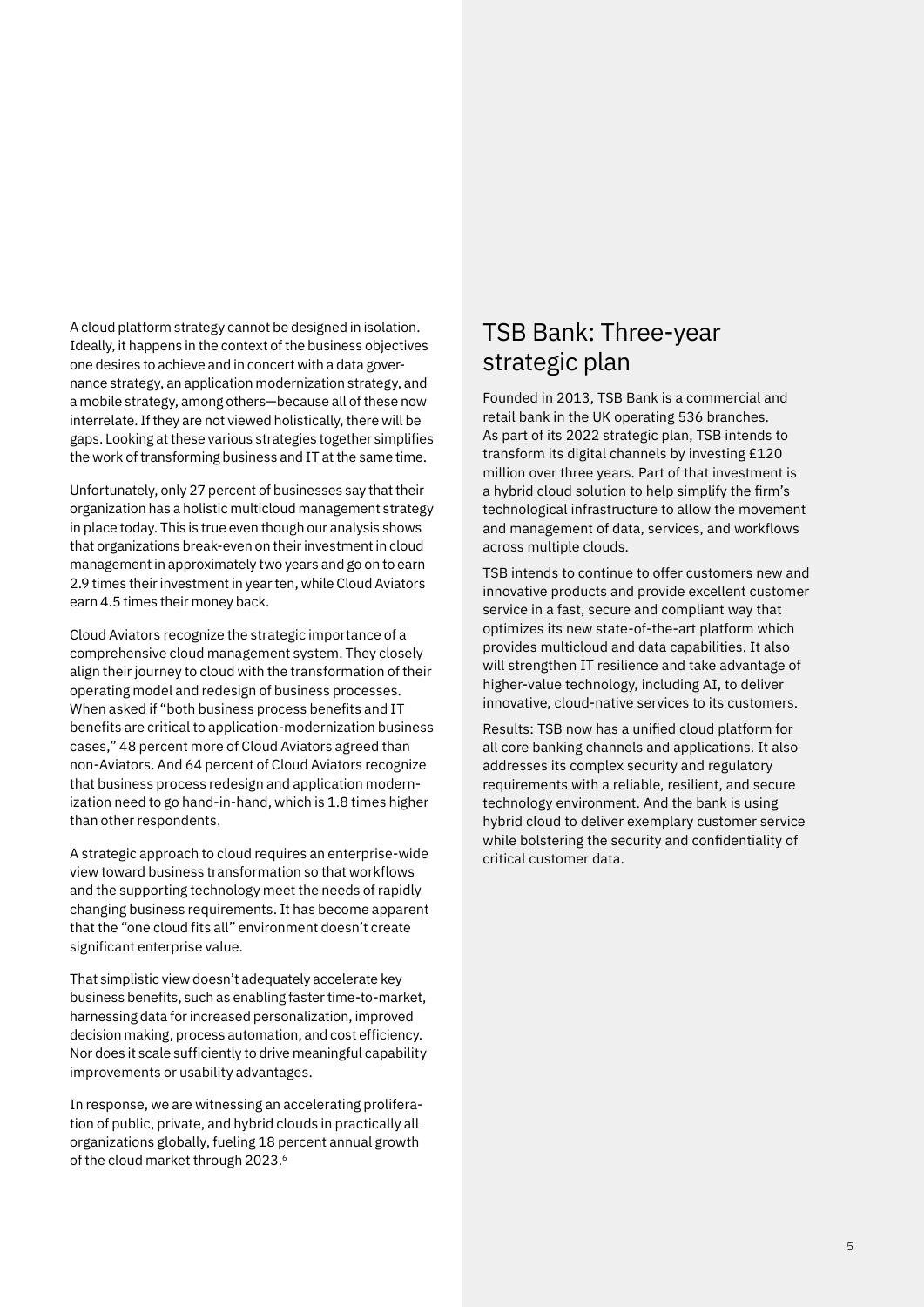According to our most recent survey of over 5,000 businesses worldwide, the typical enterprise is aware of using nearly eight clouds from multiple vendors. The actual number is unquestionably higher because many functions—including customer service, logistics, sales, marketing and human resources—regularly add ad hoc cloud applications to keep up with market demands. It's no wonder that organizations expect to be using at least 10 clouds within three years, from even more vendors than before (see Figure 3).

#### **Figure 3**

Average number of clouds by industry



# Action guide *Strategize*

Development of cloud capabilities is of strategic business importance and is closely aligned with end-to-end business transformation. As a result, you should take your business objectives as a point of departure for the development of your hybrid multicloud management capabilities. Fifty-eight percent of Cloud Aviators stress the importance of both business benefits and IT benefits in their approach to developing hybrid multicloud platform capabilities.

Next, ascertain how the development of enhanced cloud capabilities aligns with your transformation of processes and the wider operating model. Indeed, Cloud Aviators are keenly aware of the close links between changes in their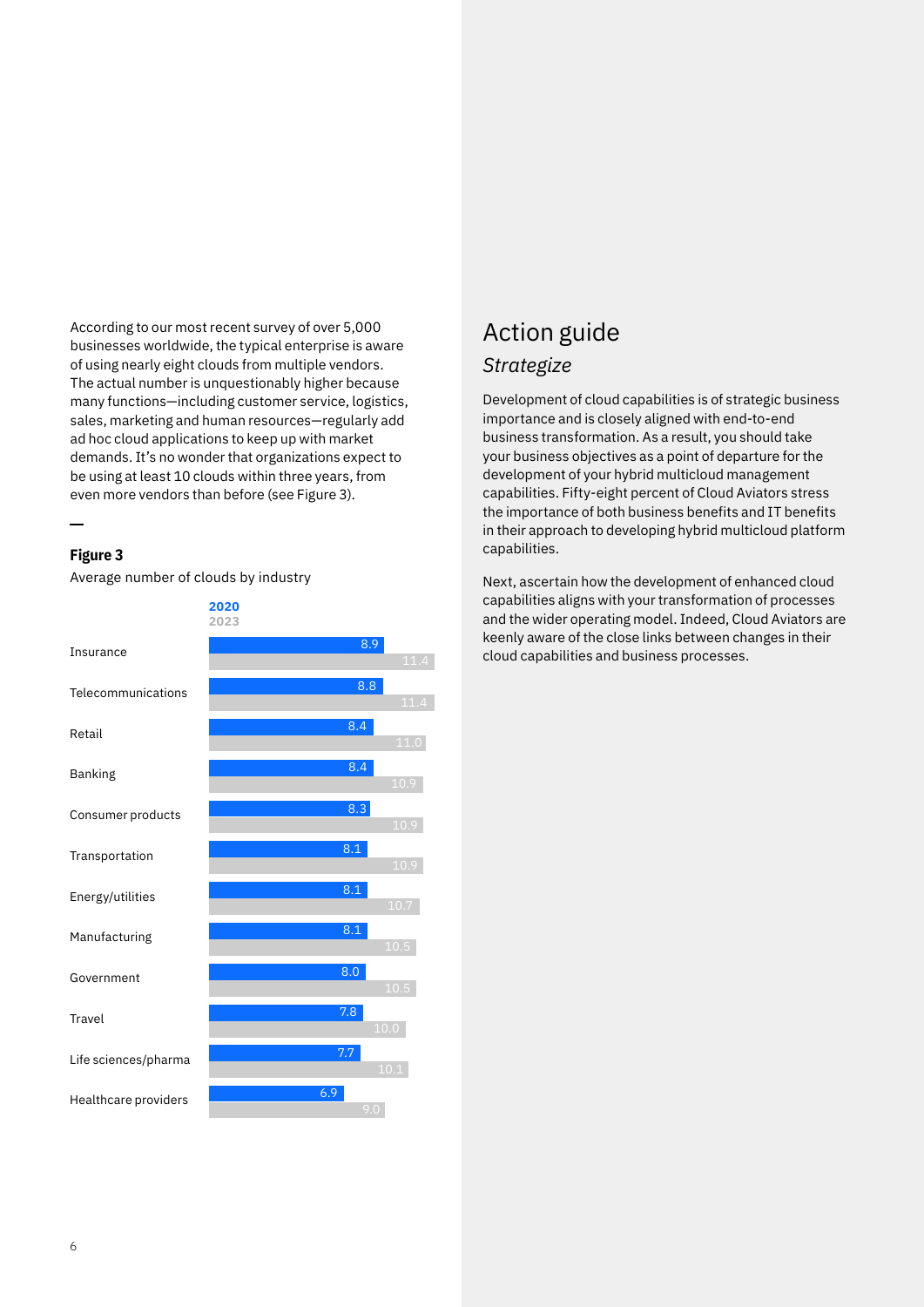While these new technologies can be compelling, the success or failure of cloud deployments are not technology stories—they're business transformation stories.

# Step 2. Design: Create your transformation journey with multicloud management

As companies seek to transform toward intelligent workflows that can tap into capabilities across the organization, it is critical that the underlying IT environment supports these efforts. In this context, the lack of coordination or integration of different clouds can become a barrier to improved operational performance.

Fourty-one percent of organizations agree that both business process and IT benefits are critical to application modernization business cases (see Figure 4). Accordingly, multicloud orchestration is not merely a technological imperative for your IT environment, but a critical enabler of the transformation of your operating model and ways of working.

With so many companies undertaking business transformation journeys, organizations are employing a variety of clouds to meet external customer demands and internal strategic, operational, and infrastructure requirements. Many businesses are operating in complex, three-tiered environments: public cloud, for customerfacing engagement and collaboration apps; private cloud, for mission-critical, security-conscious workloads; and traditional IT environments, where workloads reside behind firewalls, siloing business processes and constraining the free flow of data.

Each cloud is aligned with its own unique tool sets, intensifying an IT environment's complexity, accelerating costs, scattering workloads, aggravating security gaps, and constraining application development. These factors can nullify the advantages companies realized when they first moved to the cloud.

#### **Figure 4** Design elements in the journey to a multicloud environment

| Each app modernization is evaluated separately and implented incrementally             |
|----------------------------------------------------------------------------------------|
| Application modernization requires a redesign of business processes                    |
| Existing cloud environments are integrated, then applications are modernized           |
| A large application-modernization program is being evaluated                           |
| Both business process and IT benefits are critical to app modernization business cases |
| Infrastructure migration/optimization is executed independent of app modernization     |
| IT benefits of a multicloud strategy sufficiently justify a change in investments      |
| A target multicloud environment is designed; apps will be modernized/migrated          |



#### 7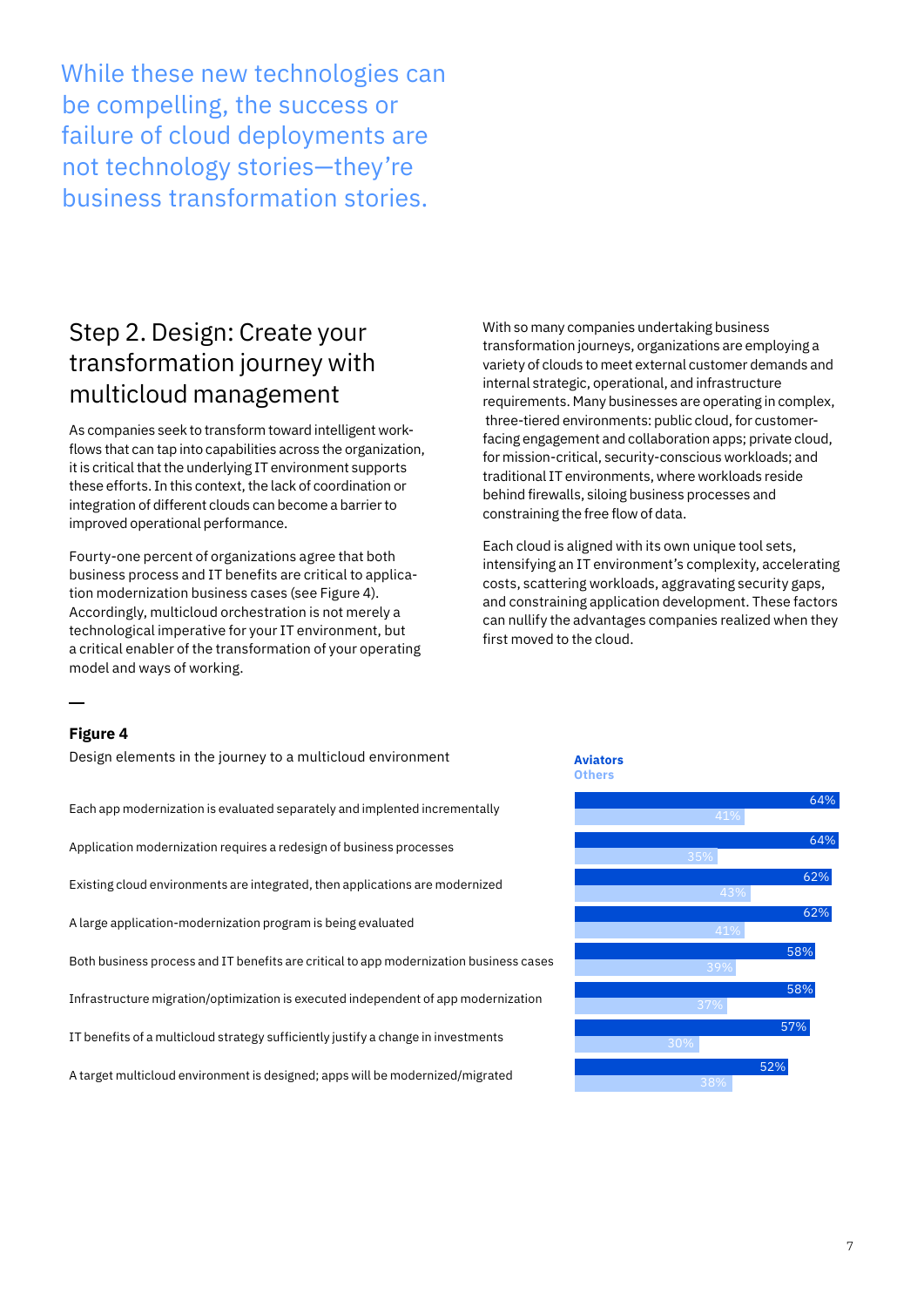### Etihad Airways: Designing customer experiences

Etihad Airways, the national airline of the United Arab Emirates, wanted to create a new platform for all its digital services. The company's goal: simplify customer experiences by introducing greater ease, speed, and personalization into the digital elements of air travel.

Etihad chose to pursue its business and technology journeys in concert. By adopting a microservices architecture on an open, highly-scalable, hybrid-cloud platform, the airline assembled reusable components to accelerate the delivery of new applications—the first of which was a new web check-in solution.

Results: Etihad boosted success rates for online check-in, enhancing passenger experiences. The airline also improved guest satisfaction with new personalized offers delivered at the right time and the right place. Hybrid cloud provides Etihad with a flexible platform and model for developing new business and cognitive-driven services.

# Insight: What are containers?

Containers are packaged software environments with all the required code and other dependencies, allowing software to move smoothly from development to test to production without the need to be rewritten. This helps ensure flexibility and portability in a hybrid multicloud environment.

#### **Here a cloud, there a cloud, everywhere hybrid cloud**

But there is good news. In their best implementation, applications on public clouds, private clouds, and on-premises IT become interoperable and portable when deployed in hybrid cloud environments. As a result, most organizations are discovering that their hybrid cloud adoption is also proliferating. In the next three years alone, hybrid cloud adoption is expected to grow by 47 percent and the average organization will be using nearly six hybrid clouds.

Indeed, more than twice as many CIOs expect to invest "significantly" in hybrid cloud in the next two to three years than the number who have made that decision to date. Interest in cloud—and hybrid cloud in particular—is clearly not waning; its role as a source of strategic competitiveness is accelerating.

To optimize the benefits of complex, hybrid multicloud environments, and align these to a transformation of workflows and the wider operating model, businesses need to be able to orchestrate tasks across different types of clouds and entire IT infrastructures. Enterprises need an application development platform that can run on any cloud, workloads that can execute seamlessly across multiple clouds, and a comprehensive orchestration capability that spans across all clouds.

According to our findings, building an open-source cloud platform has significant advantages. Over 68 percent of Cloud Aviators do, compared to 45 percent of everyone else. The innovation efforts of Cloud Aviators are enhanced by using an ecosystem of innovation partners and accessing open-source developers.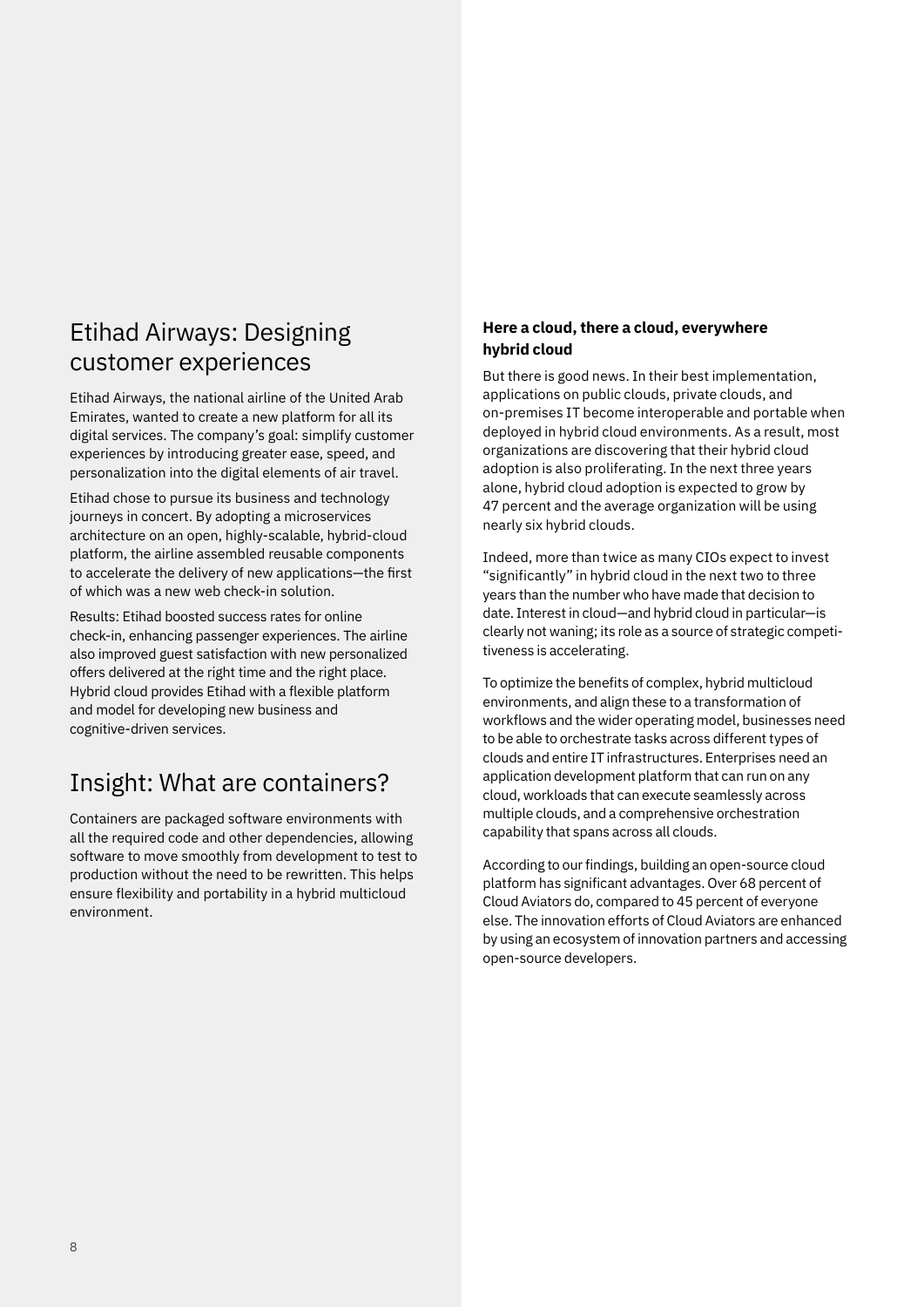Only 48 percent of organizations have cloud infrastructure based on open source technologies. Only 38 percent have a cloud infrastructure that enables multivendor portability without lock-in.

Accordingly, Cloud Aviators are actively using their superior cloud-enabled technology environment to drive innovation efforts by leveraging both internal and external capabilities. Through open source technologies, Cloud Aviators are also better able to avoid vendor lock-in with a cloud infrastructure and management capability that promotes multi-vendor portability. However, only 48 percent of organizations have cloud infrastructure based on open source technologies. Fewer still, only 38 percent, have a cloud infrastructure that enables multivendor portability without lock-in.

As hybrid cloud adoption gains traction, it is helping businesses develop their next-generation operating models. Hybrid cloud platforms can play a unifying role in orchestrating business and IT transformation and act as the technological glue that allows an organization to harness the full range of capabilities available to it for improved business and operational performance.

To this end, how can we characterize the benefits and essential characteristics of an open-source, hybrid cloud management and governance platform? How does a next-generation, vendor-agnostic, cloud management and governance platform operate in practice? What new sources of value can it unlock? And how can it be used to mitigate and reduce operational and technical risk?

### Action guide *Design*

Based on the specific business processes your organization requires to be competitive, modernize your IT infrastructure, development methods, and governance needs with a cloud-based platform infrastructure in mind. Your cloud platform needs to be open, hybrid, multicloud, secure, and managed.

To drive improved ROI, cut costs and reduce risks in your hybrid multicloud environment, optimize or example, automate repetitive and/or manual tasks such as service provisioning to increase productivity. Adopt open-source technology to optimize containers (see Insight: What are containers?).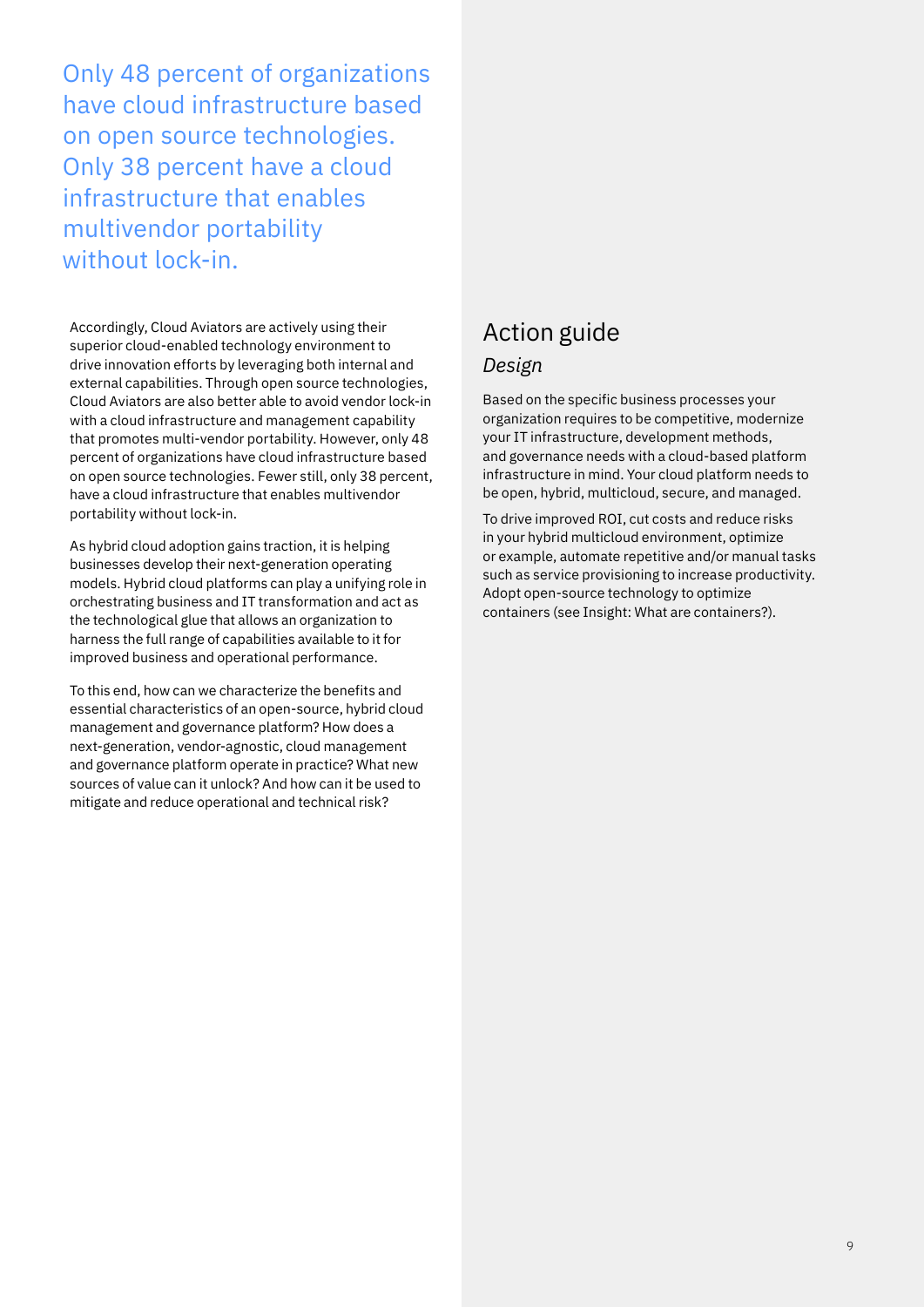Fifty-eight percent of Cloud Aviators report that their workloads already span multiple clouds, compared to 30 percent of non-Aviators.

### Godrej Group: On the move with cloud

The improved operations and new ways of working are demonstrated by the Indian conglomerate, Godrej Group. The company leverages hybrid multicloud to build an IT infrastructure that is future-ready. It can keep pace with changing business needs and support future business requirements. In so doing, it is moving from a siloed and capex-driven IT operating model to a simplified infrastructure. Godrej plans to build a platform that is reliable, robust, flexible, scalable, and, at the same time, cost-efficient.

Hybrid cloud helped the group migrate all mission-critical applications to a multicloud environment and enabled a seamless orchestration of workloads among multiple clouds. The result: a 10 percent reduction in the total cost of ownership over a period of five years, coupled with a 100 percent increase in disaster recovery coverage and zero security incidents.

# Step 3. Move: Make the move to a hybrid cloud platform

Cloud platforms enable the capability to design or innovate once, and then deploy the output across the enterprise. Moreover, the versatility of managing both on-premise and off-premise implementations enables a client to modernize more workloads more quickly by reducing or eliminating data, security, or latency constraints. Once that is done, the workloads are more uniformly portable and manageable.

Through the use of containers and, particularly, a unified, open platform, organizations can decouple the rate and pace of business transformation from specific deployment model choices or constraints.

For example, the complex logic associated with mainframe environments can be modernized within a container environment local to the mainframe. Once completed, the environment, or at least key parts of it, become portable.

Fifty-eight percent of Cloud Aviators report that their workloads already span multiple clouds, compared to 30 percent of non-Aviators. Fifty-four percent of Cloud Aviators already deploy Kubernetes-based applications across multiple clouds, versus 37 percent of everyone else (see Insight: What is Kubernetes?). And due to their lower-friction cloud infrastructures, 56 percent of Cloud Aviators report that the time it takes to release applications is reduced to days, compared to only 29 percent of non-Aviators.

While all survey respondents saw improvements in their ability to leverage data from investments in cloud, Cloud Aviators are better at translating data into relevant and actionable insights. This enhanced ability to generate value from data is supported by improvements in data virtualization. Accordingly, the journey to cloud and improved management of the multicloud environment are closely linked to both becoming data-driven organizations, and the ability to infuse data and analytics into day-to-day operations.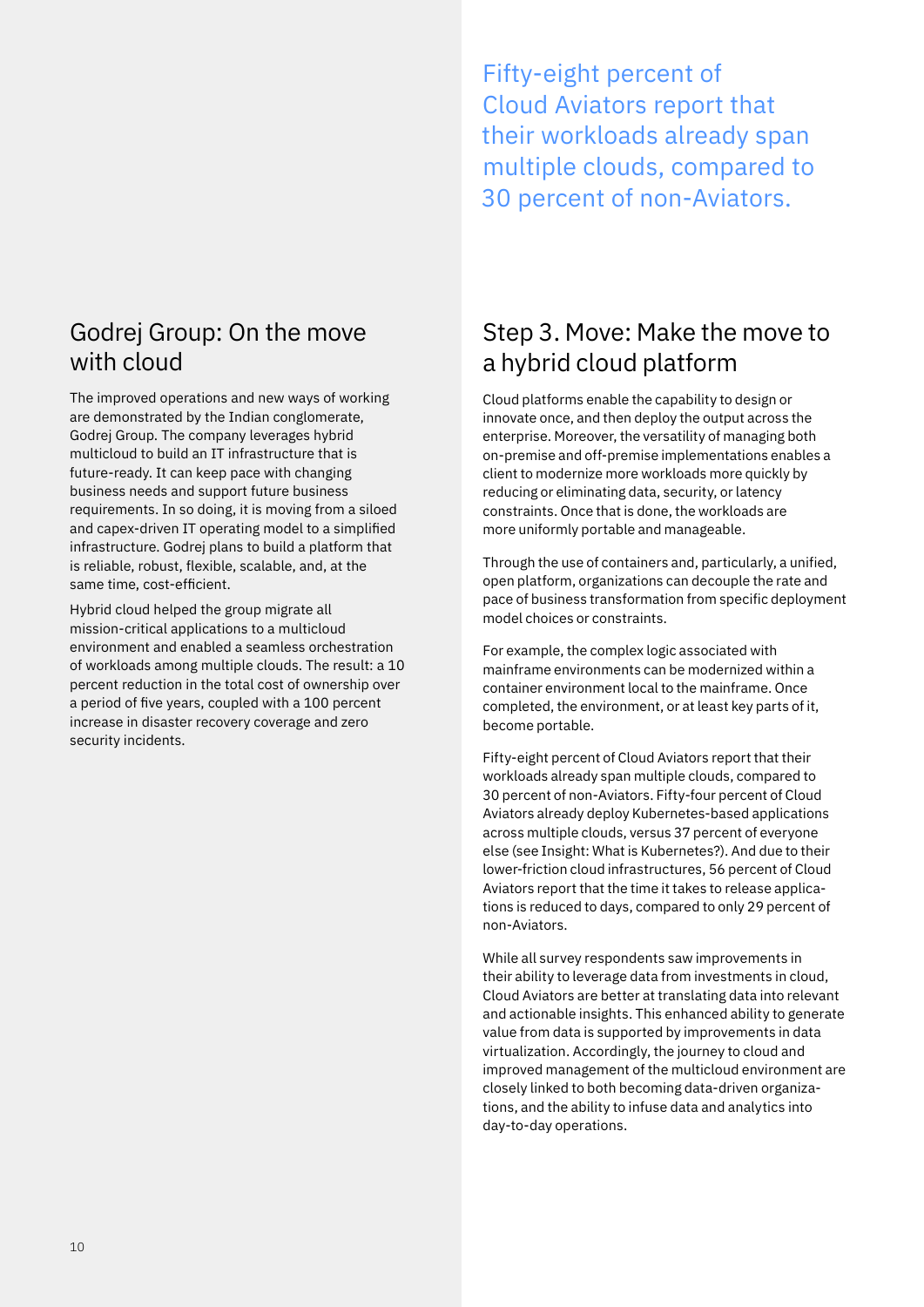### Insight: What is Kubernetes?

Kubernetes is an open-source platform that is used to manage workloads and services in containers. It's highly portable and enables consistent, automated deployment of applications. There are a wide range of tools and support available for Kubernetes, which is maintained by the Cloud Native Computing Foundation.7

#### Action guide

#### *Move*

Prioritize for your organization what needs to be moved to which cloud, in terms of risks, skills availability, value, cost implications, and vendor options. Determine which cloud makes the most sense based on which business processes "speak to" external parties (such as customers), along with which processes are strictly internal, the size of storage and number of servers required, and how many hours the workload needs to run per day.

Accelerate your migration to an open, hybrid multicloud environment using the latest technologies, such as Kubernetes, containers, DevOps tools and techniques). Optimize workloads in the cloud. Combine and eliminate redundant servers, identify unused storage and applications that run without being used anymore (but you are being charged for), and reduce the amount of time when certain applications run (such as development and test apps).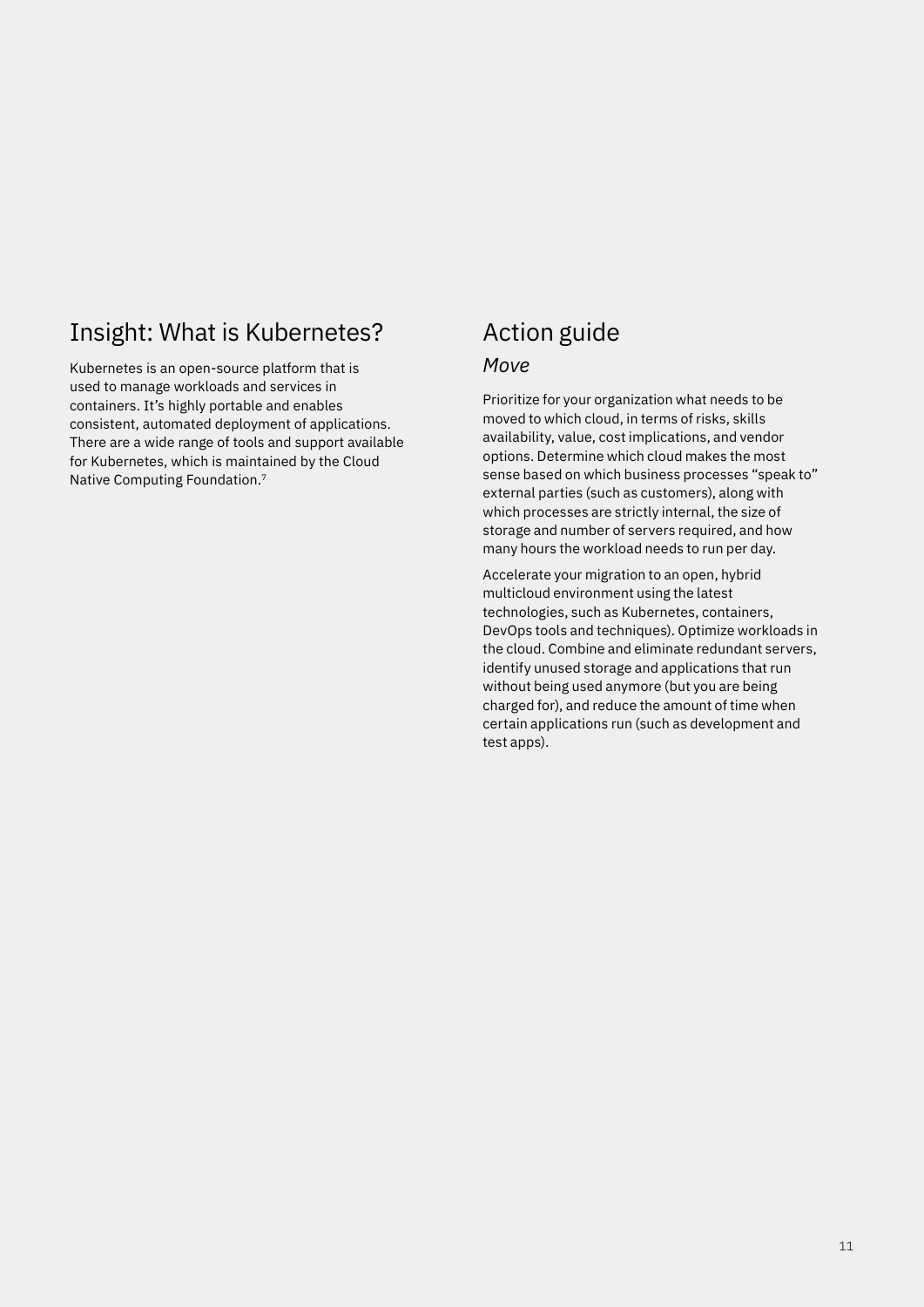Cloud Aviators are over four times as likely to outperform their peers on revenue growth and more than three times as likely to outperform their peers on profitability.

# Step 4. Build: Translate cloud management into superior performance

Adopting a hybrid multicloud platform has its challenges. Ranking highest among these are the need to control costs, and the scarcity of skills needed to build and manage a multicloud orchestration platform (see Figure 5).

#### **Figure 5**

Challenges of adopting a multicloud orchestration platform

Controlling costs

Insufficient skills to build/manage a multicloud orchestration platform

Intransigent organizational culture to move to a multicloud orchestration platform

Inadequate IT management and governance processes

Inadequate operating model and governance

Unwillingness of business units to delegate cloud governance

Unwillingness to migrate from existing, traditionally delivered IT services

Need to continue amortizing existing IT environments

Applications and data may be two separate things; however, when building multicloud solutions, it's important to think of them together. Wherever you choose to run your apps, they need access to the required data. That data is governed across multiple clouds.

A key benefit of hybrid cloud is the ability to write applications just one time and deploy them anywhere in the enterprise or ecosystem—across public or private clouds. But the "build once, deploy anywhere" advantage is tightly linked to the use of common tools and application environments such as containers.

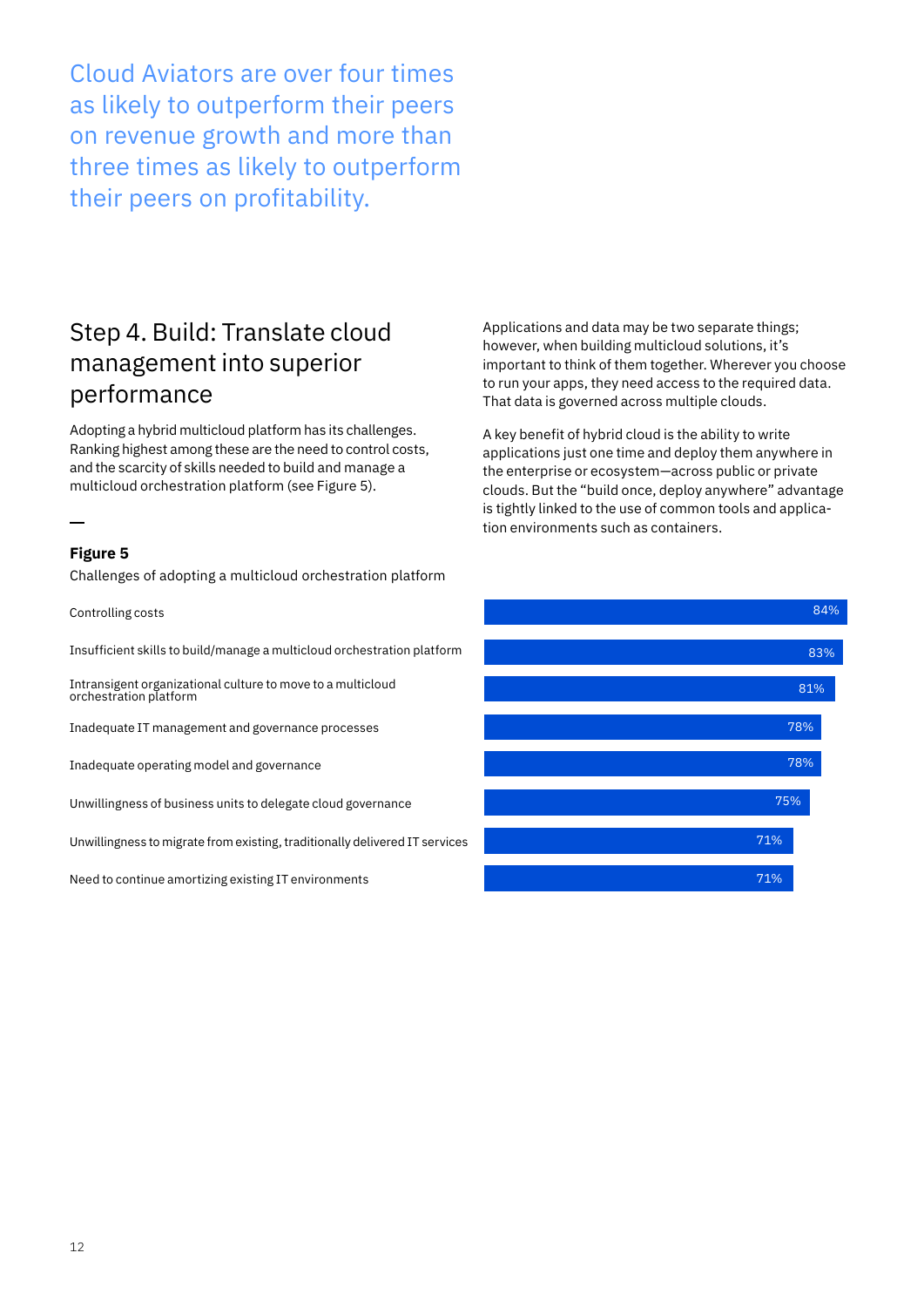Cloud Aviators generate better revenue and profitability growth than their peers. They translate their advanced cloud capabilities into superior top- and bottom-line performance. In fact, Cloud Aviators are over four times as likely to outperform their peers on revenue growth and more than three times as likely to outperform their peers on profitability. This clearly demonstrates an ability to leverage their mature multicloud capabilities for tangible business outcomes and better financial performance.

The strong revenue and profitability performance of Cloud Aviators is, at least in part, driven by a number of improved enablers of business success. Key among these is a greater ability to spur innovation. While 70 percent of Cloud Aviators are in the process of developing new cloud-enabled business offerings, that is true for 40 percent of the rest of the respondents.

# Action guide *Build*

Use hybrid multicloud to create next-generation digital capabilities. Execute these capabilities to help modernize your application portfolio and transform your business using exponential technologies such as AI, IoT, and 5G. Deploy and extend enterprise applications with multicloud technologies to unlock and transform core business capabilities.

Increase business agility with higher IT velocity. For faster time-to-market and to accelerate innovation at lower costs, develop and deploy cloud-native applications using the latest cloud technologies from any vendor. Speed innovation with the power and collaboration of thousands of open source developers and an expansive ecosystem of partners and solutions. Exploit the power of data, analytics, AI and emerging technologies to extract insights for competitive advantage. Cloud Aviators do just this.

Identify and build the management platform you need that includes common services for logging, monitoring, security, and identify access management. Use containers that enable images to run on any cloud, anywhere. An open source approach is essential to work across various cloud vendors and for extensibility to future cloud-related technologies.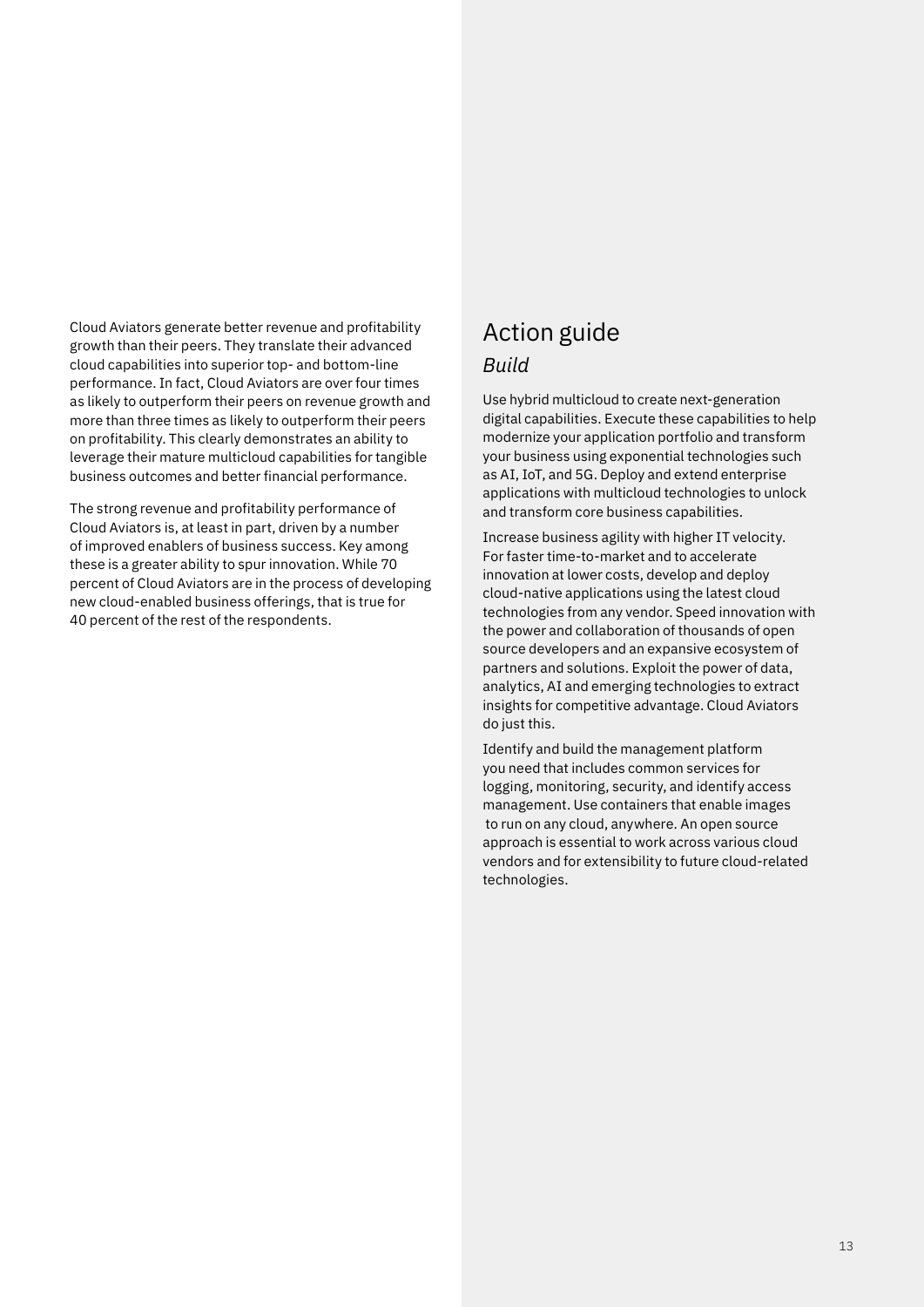Cloud Aviators in our survey saw more than 28 percent greater reductions in IT operating expenses from their cloud investments compared to others.

#### Step 5. Manage: Drive business transformation

Cloud platforms allow for IT organizations to operate a consistent cloud management, security, and regulatory model. Currently, the proliferation of public and private clouds, combined with large sections of traditional on-premises IT, has created complex and often unwieldy business and IT environments for many organizations.

With each cloud aligned with its own tool sets and governance, the underlying promise of cloud is often undermined. This, in turn, limits an organization's ability to transform its ways of working and enhance business processes. Costs can be higher than anticipated. Workloads are sometimes scattered in sub-optimal, fragmented ways that aggravate security gaps, constrain application development, and hinder business responsiveness and agility. Critical business transformation efforts can stall thanks to the high degree of IT complexity.

It is not surprising, therefore, that for many buyers of cloud services, economic benefits promised by cloud vendors remain substantially unfulfilled in terms of cost savings, improved capability, innovation, and revenue realization.

Unwieldy governance across complex cloud and on-premises systems necessitates the need for an organizing environment able to seamlessly and securely facilitate management and technical interoperability. Hybrid multicloud orchestration—or Cloud Management Platforms—provide such a mechanism by enabling four key competencies: end-to-end coverage and capability, open architecture, seamless interoperability, and security resiliency.

With so much data stored across various clouds and traditional IT systems, enterprises can struggle to attain their target operating models. Hybrid cloud's innate interoperability across IT systems virtually eliminates the need for extended transition periods as core data and applications are "cloudified." By integrating management of complex multicloud systems into a single IT control environment, Cloud Management Platforms enable users to comprehensively consume, orchestrate, and govern IT services across multiple cloud environments.

Also known as a single pane of glass solution, Cloud Management Platforms can serve as a control tower. This helps to overcome constraints and limitations generated by the myriad activities mismatched across disparate infrastructures. What's more, it directly addresses concerns of the 35 percent of IT executives globally who seek improved visibility and control of their cloud costs.

Multicloud management can be supported by multiple reinforcing tools and technologies (see Figure 6). While the multicloud orchestration platform constitutes a foundation, it can be further enhanced with containers, Kubernetes, and microservices. These tools act as building blocks for organizations' overall ability to manage their multicloud environment effectively. And well managed multicloud environments play a key role in enabling business transformation.

To ascertain the impact of specific multicloud management tools on business performance, we have conducted a more detailed econometric analysis. The statistical analysis shows that the adoption of several cloud management tools is strongly associated with being a business outperformer. In fact, this combination of tools is correlated with outperformance on revenue growth compared to peers by more than 15 percent.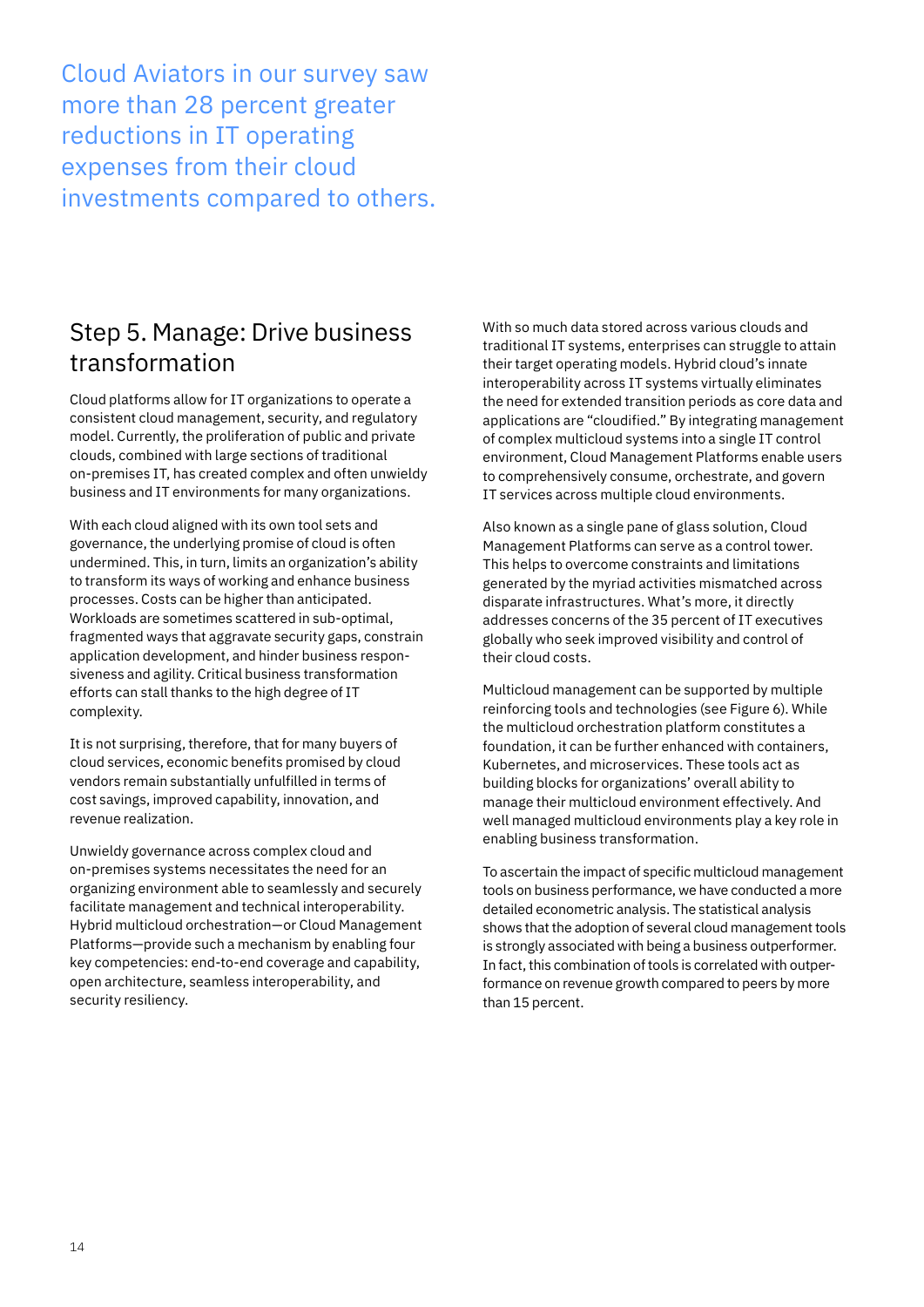Meanwhile, several individual tools, notably the orchestration platform, Kubernetes, containers-as-a-service, and docker containers make significant contributions of between 1.5 and 2.8 percent each. This suggests that adoption of mutually reinforcing multicloud management tools leads to improved business impact. Accordingly, the successful journey to cloud needs to be accompanied by cloud management capabilities that are underpinned by several relevant multicloud management tools.

As important as using consistent tools is the need for consistent developer experiences. Using different tools is a significant drag on developer productivity. Tools exist that provide a common developer experience.

#### **Figure 6**

Key supporting multicloud management tools

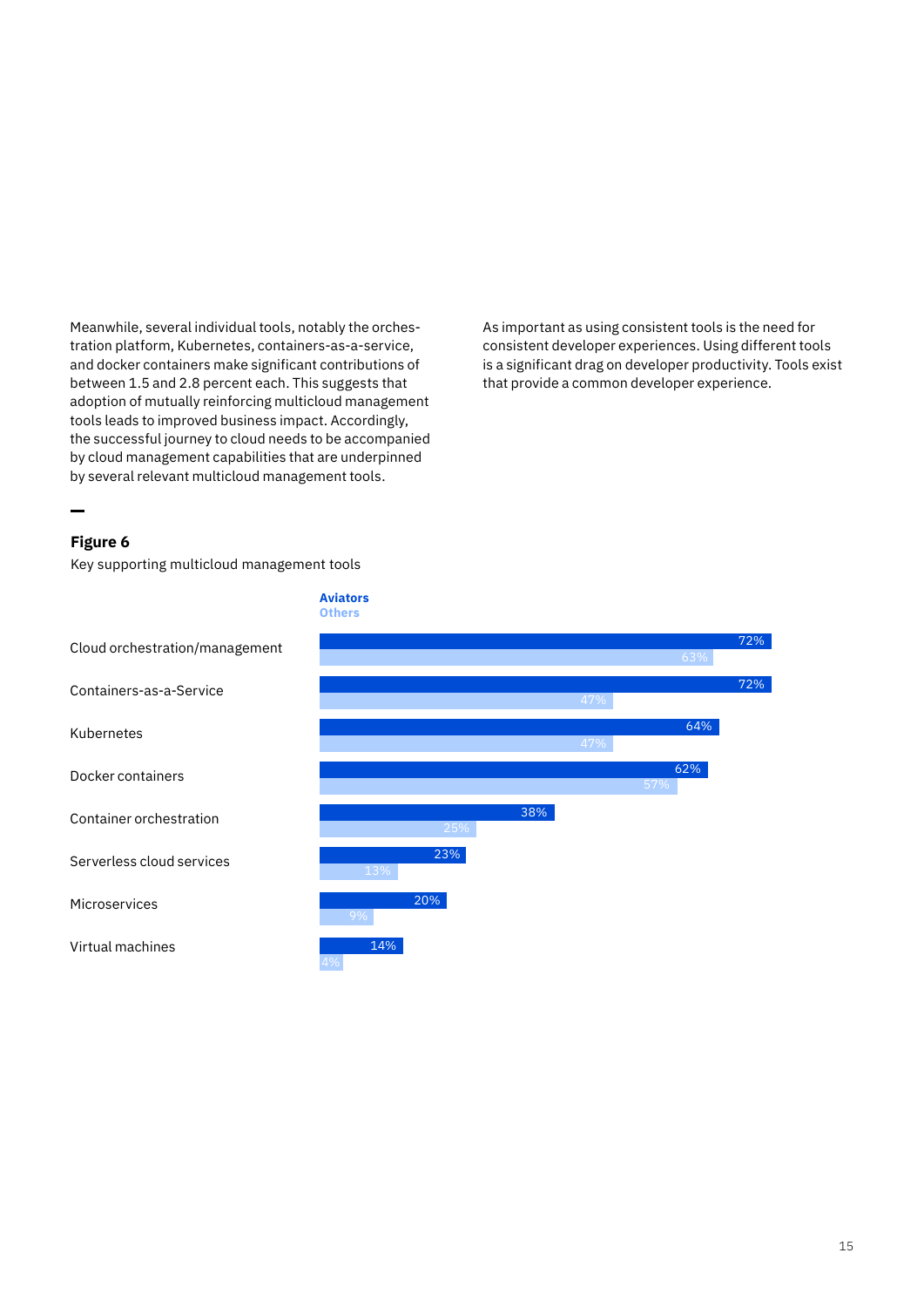#### Bank of the Philippine Islands: Reborn-in-the-cloud

Founded in 1851, Bank of the Philippine Islands (BPI) was the first bank in the Philippines and in the Southeast Asian region. It now has more than 800 branches. To become a digital bank in the rapidly changing financial services environment, BPI needed to accelerate its pace of innovation, future-proof its technology, transform digitally, and be prepared for ever-changing market dynamics. It wanted to move into the next era of transformation by delivering and optimizing new digital banking solutions and experiences for its customers. So, BPI embarked on a journey to a secure and scalable hybrid multicloud, accelerating its transformation into a digital bank of the future.

Results: The bank simplified and automated an "as a service" platform, supporting its digital projects and initiatives. This 170-year-old business also is creating "born-in-the-cloud" experiences, delivering digital innovation to customers through compelling applications and services. Internally, BPI is using hybrid cloud orchestration and management via a "single pane of glass" for policy compliance across all environments.

Moving forward, the bank is using its superior multicloud capabilities to respond quickly to changing market dynamics while also improving policy compliance across all environments.

Cloud Aviators translate their superior cloud performance into greater operational efficiency and reduced costs. Through better management of their cloud environments, Cloud Aviators in our survey saw more than 28 percent greater reductions in IT operating expenses from their cloud investments compared to others, while the reduction in maintenance costs is almost a third more for Cloud Aviators.

The greater operational performance of Cloud Aviators is closely linked to an enhanced ability to implement new agile ways of working, and more efficient approaches to developing new solutions. This manifests itself in more than a 14 percent reduction in development time for Cloud Aviators compared to others.

To ensure visibility and control costs across all their clouds, vendors, clusters, and data, two-thirds (66%) of Cloud Aviators say a single pane of glass management approach is needed.

Most organizations still have a long way to go to be able to manage their IT infrastructure on a single pane of glass. One reason: only 39 percent of organizations say their developers write and modernize applications using consistent tools.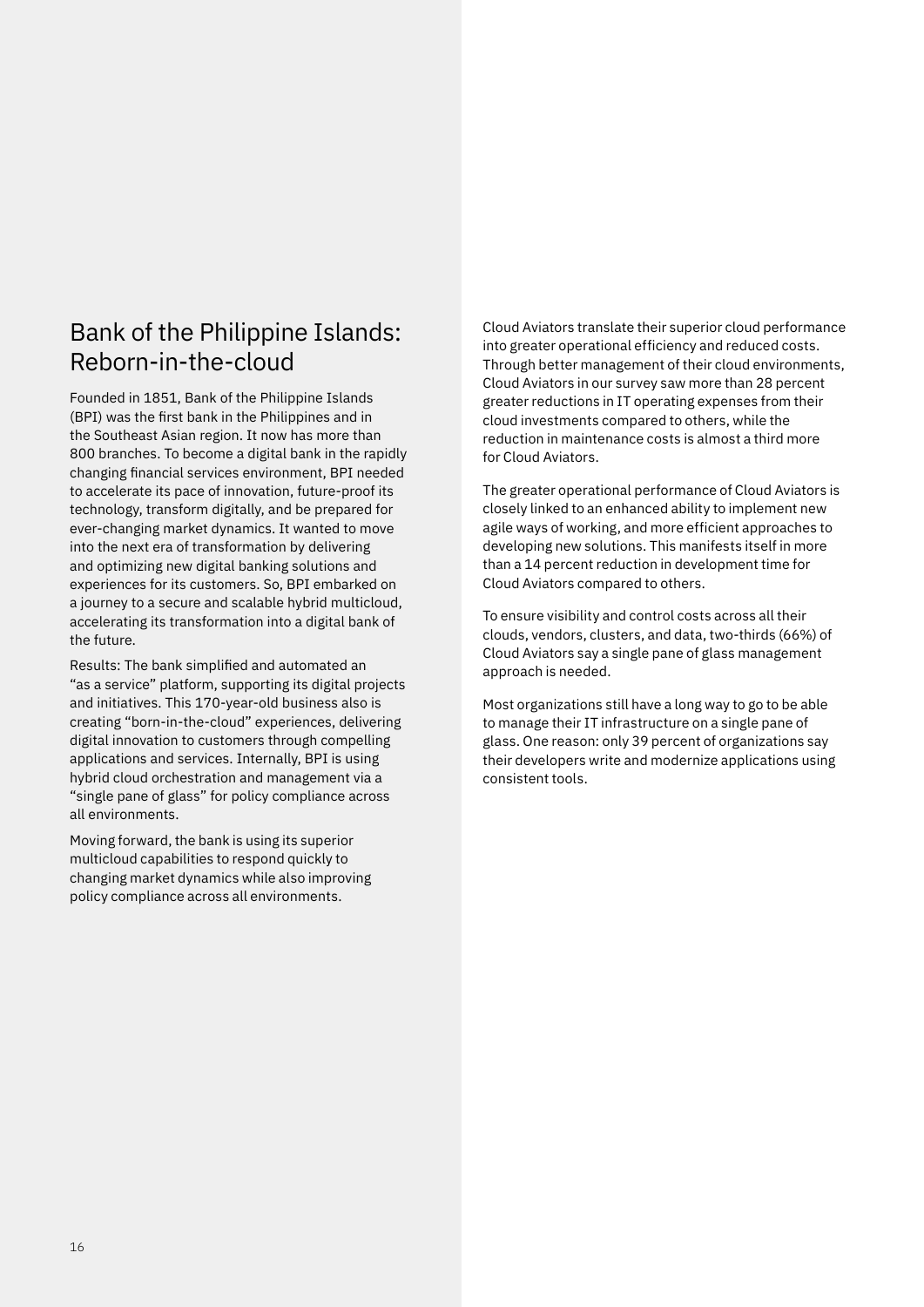# Action guide

#### *Manage*

The goal of cloud platform management is a reliable and intuitively responsive cloud environment that increases end-user satisfaction and tightly integrates business demand and operations with IT services and operations at reduced costs and risks. But, achieving this isn't static.

Cloud services needed and used by your business will constantly evolve. Keep up with business processes that business functions have moved to the cloud, potentially without your knowledge.

1. *Optimize continuously*. Perpetually improve server use, and identify unused storage, resizing virtual machines and shutting down virtual machines. Continuously manage costs.

2. *Govern holistically*. Implement a governance dashboard that manages across the entire cloud environment today and is extendable to future anticipated technologies that will be governed in the cloud environment. Flexibility in selecting management tools is essential because operational activities are distributed throughout the organization. To enhance adoption, develop open source-based governance policies so that individual business functions can easily modify them as needed.

3. *Enable self-service*. Ask IT to respond in real time to market demands. Streamline typical activities, such as setting up a new cloud service or deleting it, access control and other security functions, and billing management.

4. Establish qualitative and quantitative measurements to help ensure the resiliency of your overall hybrid IT environment and its impact on your critical business processes.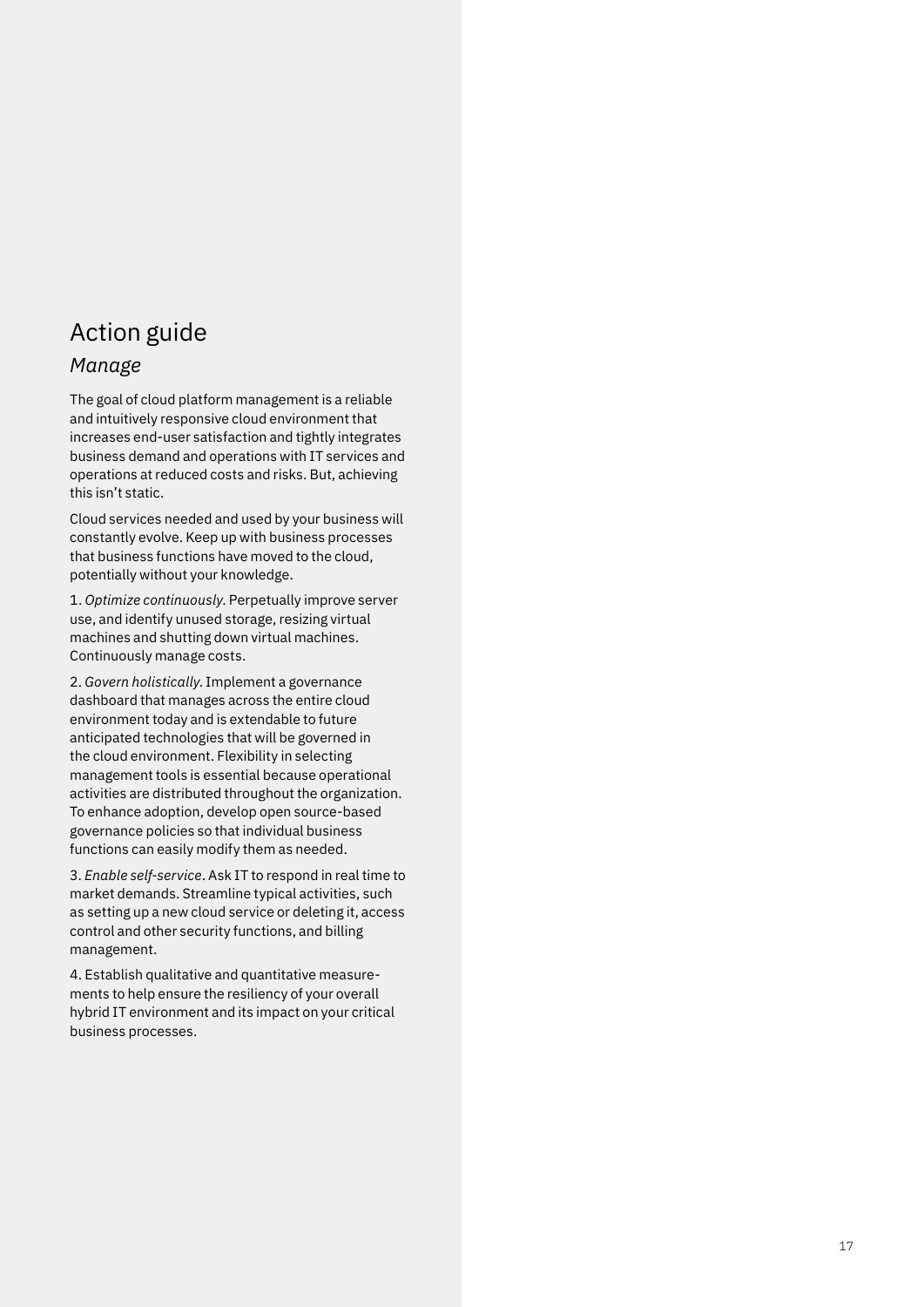# About the authors



#### **Jim Comfort**

[linkedin.com/in/jim-comfort-7652674/](https://www.linkedin.com/in/jim-comfort-7652674/) [jcomfort@us.ibm.com](file:jcomfort%40us.ibm.com)

Jim Comfort is General Manager, Multicloud Offerings IBM Cloud and Cognitive Software.



**Steve Robinson**  [linkedin.com/in/](https://www.linkedin.com/in/steve-robinson-846a1713/ ) [steve-robinson-846a1713/](https://www.linkedin.com/in/steve-robinson-846a1713/ )  [steve\\_robinson@us.ibm.com](mailto:steve_robinson%40us.ibm.com?subject=)

Steve Robinson is General Manager, Red Hat Synergy, IBM Hybrid Cloud.



#### **Blaine Dolph**  [linkedin.com/in/blaine-dolph-5078b96/](https://www.linkedin.com/in/blaine-dolph-5078b96/) [bhdolph@us.ibm.com](file:bhdolph%40us.ibm.com)

Blaine Dolph is an IBM Fellow, Vice President, Offering leader and CTO, IBM Cloud Application Innovation.



**Lynn Kesterson-Townes** [linkedin.com/in/lynnkesterson](http://www.linkedin.com/in/lynnkesterson) [lkt@us.ibm.com](mailto:lkt%40us.ibm.com?subject=)

Lynn Kesterson-Townes is Global Cloud and Quantum Computing Leader at the IBM Institute for Business Value.



**Anthony Marshall** [bit.ly/AnthonyMarshall](https://www.linkedin.com/in/anthonyejmarshall/) [anthony2@us.ibm.com](mailto:anthony2%40us.ibm.com?subject=)

Anthony Marshall is Senior Research Director at the IBM Institute for Business Value.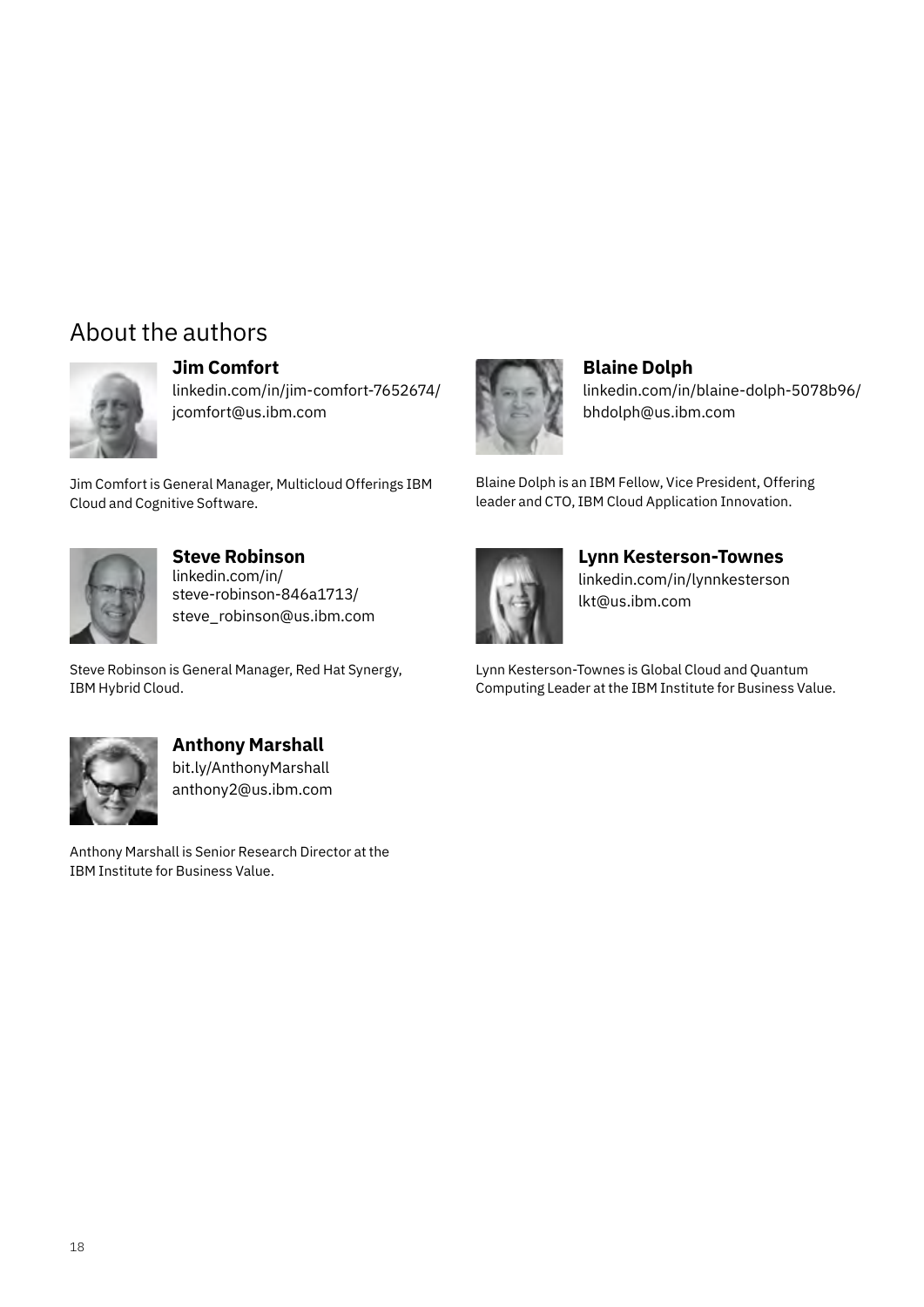# The right partner for a changing world

At IBM, we collaborate with our clients, bringing together business insight, advanced research, and technology to give them a distinct advantage in today's rapidly changing environment.

# IBM Institute for Business Value

The IBM Institute for Business Value, part of IBM Services, develops fact-based, strategic insights for senior business executives on critical public and private sector issues.

# For more information

To learn more about this study or the IBM Institute for Business Value, please contact us at iibv@us.ibm.com. Follow @IBMIBV on Twitter, and, for a full catalog of our research or to subscribe to our monthly newsletter, visit: ibm.com/ibv.

# Methodology

From February to April 2020, the IBM Institute for Business Value, in collaboration with Oxford Economics, surveyed over 5,000 executives globally across industries, job titles, and geographies to gain an in-depth understanding of their organizations' current use of hybrid cloud, multicloud and their approach to multicloud management. In addition, the survey collected data on business performance and the benefits that organizations realize from multicloud.

Analysis of data from the survey let us ascertain current levels and nature of adoption of multicloud as well as expectations for the future. We also were able to specify the strategic drivers and enablers for the successful multicloud journey.

Our study estimates the business benefits of hybrid cloud adoption and the use of multicloud management tools. We did this by defining a group of Cloud Aviators that are notable for their maturity in multicloud functionality, strategic approach and active use of tools for multicloud management and contrasting their business performance and benefits from multicloud relative to other respondents.

Moreover, we conducted econometric analysis of the data to get a more detailed understanding of the business impact of adopting different multicloud management tools.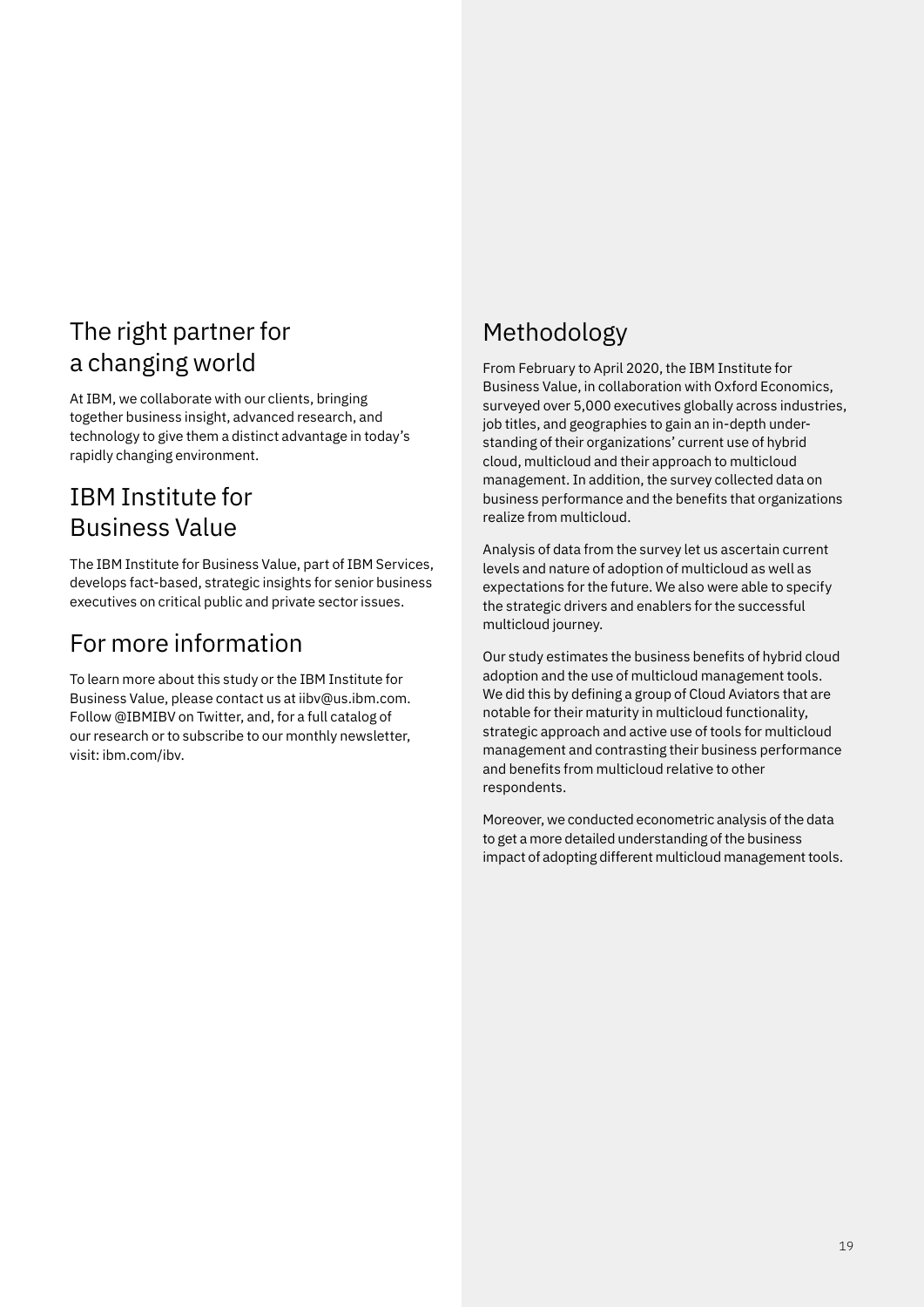#### Notes and sources

- 1 Foster, Mark. "Building the Cognitive Enterprise: A blueprint for AI-powered transformation." IBM Institute for Business Value. February 2020. [https://](https://www.ibm.com/thought-leadership/institute-business-value/report/build-cognitive-enterprise#) [www.ibm.com/thought-leadership/institute-busi](https://www.ibm.com/thought-leadership/institute-business-value/report/build-cognitive-enterprise#)[ness-value/report/build-cognitive-enterprise#](https://www.ibm.com/thought-leadership/institute-business-value/report/build-cognitive-enterprise#)
- 2 Keverian, Ken, Arvind Krishna, Steve Robinson, Anthony Marshall. "Next-generation hybrid cloud powers next-generation business." IBM Institute for Business Value. August 2019. [https://www.ibm.com/](https://www.ibm.com/thought-leadership/institute-business-value/report/hybrid-cloud) [thought-leadership/institute-business-value/report/](https://www.ibm.com/thought-leadership/institute-business-value/report/hybrid-cloud) [hybrid-cloud](https://www.ibm.com/thought-leadership/institute-business-value/report/hybrid-cloud)
- 3 Based on IBM internal, cross-industry assessment.
- 4 Foster, Mark. "Building the Cognitive Enterprise: A blueprint for AI-powered transformation." IBM Institute for Business Value. February 2020. [https://](https://www.ibm.com/thought-leadership/institute-business-value/report/build-cognitive-enterprise#) [www.ibm.com/thought-leadership/institute-busi](https://www.ibm.com/thought-leadership/institute-business-value/report/build-cognitive-enterprise#)[ness-value/report/build-cognitive-enterprise#](https://www.ibm.com/thought-leadership/institute-business-value/report/build-cognitive-enterprise#)
- 5 "The global cloud computing market size is expected to grow from USD 272.0 billion in 2018 to USD 623.3 billion by 2023, at a Compound Annual Growth Rate (CAGR) of 18.0%." PRS Newswire. March 5, 2019. [https://www.prnewswire.com/news-releases/the](https://www.prnewswire.com/news-releases/the-global-cloud-computing-market-size-is-expected-to-grow-from-usd-272-0-billion-in-2018-to-usd-623-3-billion-by-2023--at-a-compound-annual-growth-rate-cagr-of-18-0-300806908.html)[global-cloud-computing-market-size-is-expected-to](https://www.prnewswire.com/news-releases/the-global-cloud-computing-market-size-is-expected-to-grow-from-usd-272-0-billion-in-2018-to-usd-623-3-billion-by-2023--at-a-compound-annual-growth-rate-cagr-of-18-0-300806908.html)[grow-from-usd-272-0-billion-in-2018-to-usd-623-3](https://www.prnewswire.com/news-releases/the-global-cloud-computing-market-size-is-expected-to-grow-from-usd-272-0-billion-in-2018-to-usd-623-3-billion-by-2023--at-a-compound-annual-growth-rate-cagr-of-18-0-300806908.html) [billion-by-2023--at-a-compound-annual-growth-rate](https://www.prnewswire.com/news-releases/the-global-cloud-computing-market-size-is-expected-to-grow-from-usd-272-0-billion-in-2018-to-usd-623-3-billion-by-2023--at-a-compound-annual-growth-rate-cagr-of-18-0-300806908.html)[cagr-of-18-0-300806908.html](https://www.prnewswire.com/news-releases/the-global-cloud-computing-market-size-is-expected-to-grow-from-usd-272-0-billion-in-2018-to-usd-623-3-billion-by-2023--at-a-compound-annual-growth-rate-cagr-of-18-0-300806908.html)
- 6 Ibid.
- 7 "CNCF Kubernetes Project Journey." Cloud Native Computing Foundation. [https://www.cncf.io/](https://www.cncf.io/cncf-kubernetes-project-journey/) [cncf-kubernetes-project-journey/](https://www.cncf.io/cncf-kubernetes-project-journey/)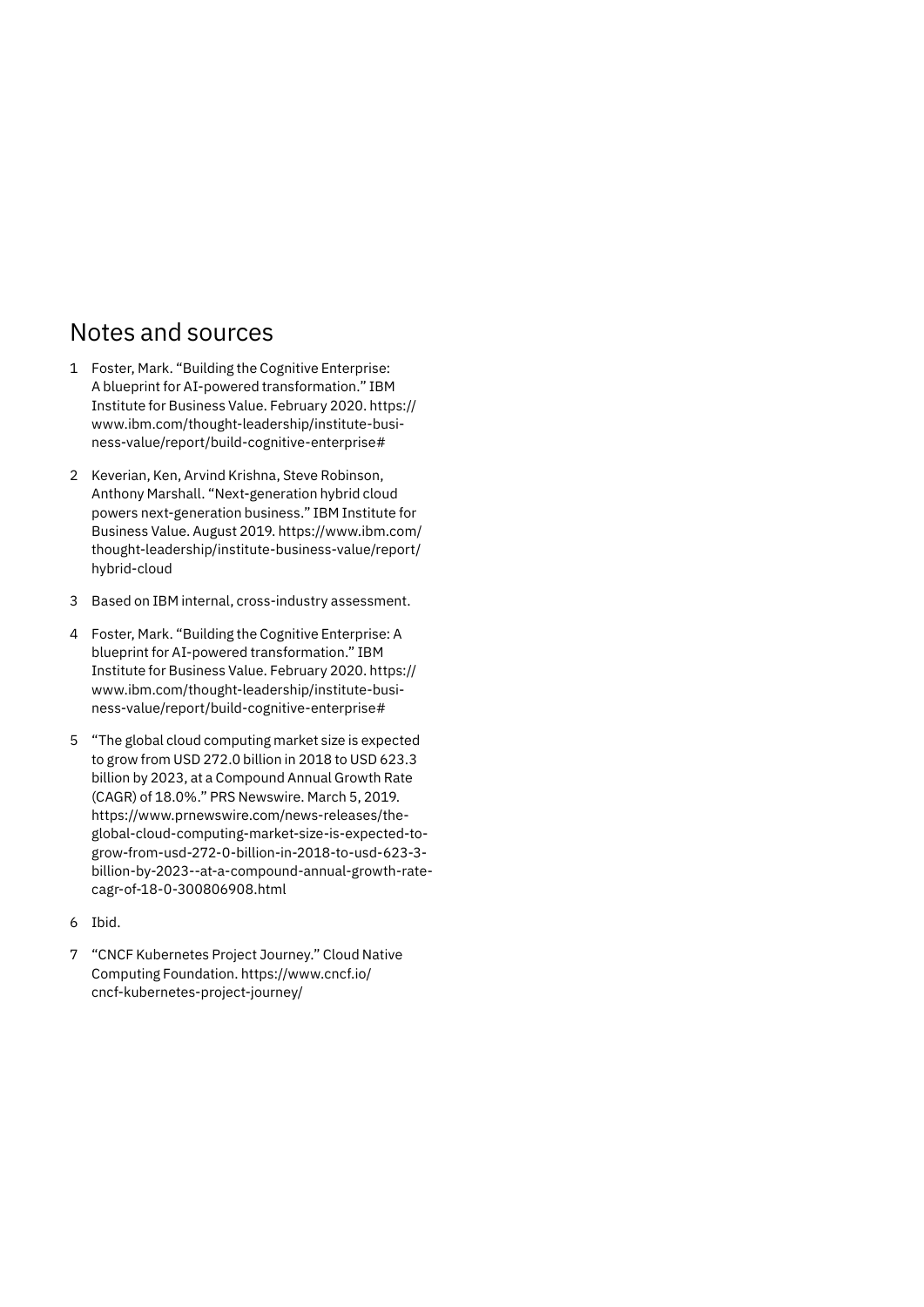### About Research Insights

Research insights are fact-based strategic insights for business executives on critical public and private sector issues. They are based on findings from analysis of our own primary research studies. For more information, contact the IBM Institute for Business Value at iibv@us.ibm.com.

#### © Copyright IBM Corporation 2020

IBM Corporation New Orchard Road Armonk, NY 10504 Produced in the United States of America June 2020

IBM, the IBM logo, [ibm.com](http://www.ibm.com) are trademarks of International Business Machines Corp., registered in many jurisdictions worldwide. Other product and service names might be trademarks of IBM or other companies. A current list of IBM trademarks is available on the web at "Copyright and trademark information" at: ibm.com/legal/copytrade.shtml.

This document is current as of the initial date of publication and may be changed by IBM at any time. Not all offerings are available in every country in which IBM operates.

THE INFORMATION IN THIS DOCUMENT IS PROVIDED "AS IS" WITHOUT ANY WARRANTY, EXPRESS OR IMPLIED, INCLUDING WITHOUT ANY WARRANTIES OF MERCHANTABILITY, FITNESS FOR A PARTICULAR PURPOSE AND ANY WARRANTY OR CONDITION OF NON-INFRINGEMENT. IBM products are warranted according to the terms and conditions of the agreements under which they are provided.

This report is intended for general guidance only. It is not intended to be a substitute for detailed research or the exercise of professional judgment. IBM shall not be responsible for any loss whatsoever sustained by any organization or person who relies on this publication.

The data used in this report may be derived from third-party sources and IBM does not independently verify, validate or audit such data. The results from the use of such data are provided on an "as is" basis and IBM makes no representations or warranties, express or implied.